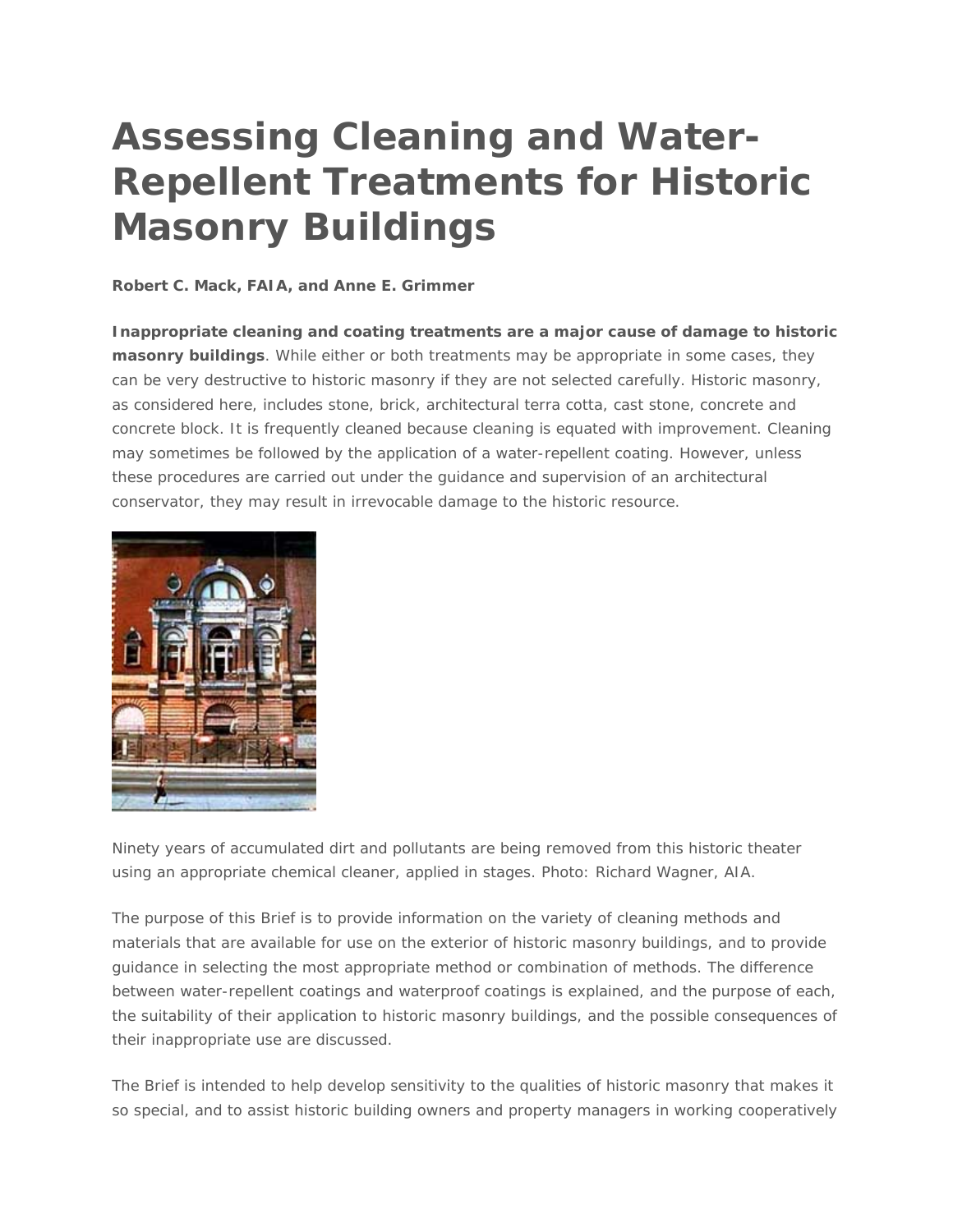with architects, architectural conservators, and contractors. Although specifically intended for historic buildings, the information is applicable to all masonry buildings. This publication updates and expands *Preservation Briefs 1: The Cleaning and Waterproof Coating of Masonry Buildings.*  The Brief is not meant to be a cleaning manual or a guide for preparing specifications. Rather, it provides general information to raise awareness of the many factors involved in selecting cleaning and water-repellent treatments for historic masonry buildings.

# **Preparing for a Cleaning Project**

### **Reasons for Cleaning**

First, it is important to determine whether it is appropriate to clean the masonry. The objective of cleaning a historic masonry building must be considered carefully before arriving at a decision to clean. There are several major reasons for cleaning a historic masonry building: **improve the appearance of the building** by removing unattractive dirt or soiling materials, or non-historic paint from the masonry; **retard deterioration** by removing soiling materials that may be damaging the masonry; or **provide a clean surface** to accurately match repointing mortars or patching compounds, or to conduct a condition survey of the masonry.

### **Identify What is to be Removed**

The general nature and source of dirt or soiling material on a building must be identified to remove it in the gentlest means possible--that is, in the most effective, yet least harmful, manner. Soot and smoke, for example, require a different cleaning agent to remove than oil stains or metallic stains. Other common cleaning problems include biological growth such as mold or mildew, and organic matter such as the tendrils left on masonry after removal of ivy.

### **Consider the Historic Appearance of the Building**

If the proposed cleaning is to remove paint, it is important in each case to learn whether or not unpainted masonry is historically appropriate. And, it is necessary to consider why the building was painted. Was it to cover bad repointing or unmatched repairs? Was the building painted to protect soft brick or to conceal deteriorating stone? Or, was painted masonry simply a fashionable treatment in a particular historic period? Many buildings were painted at the time of construction or shortly thereafter; retention of the paint, therefore, may be more appropriate historically than removing it. And, if the building appears to have been painted for a long time, it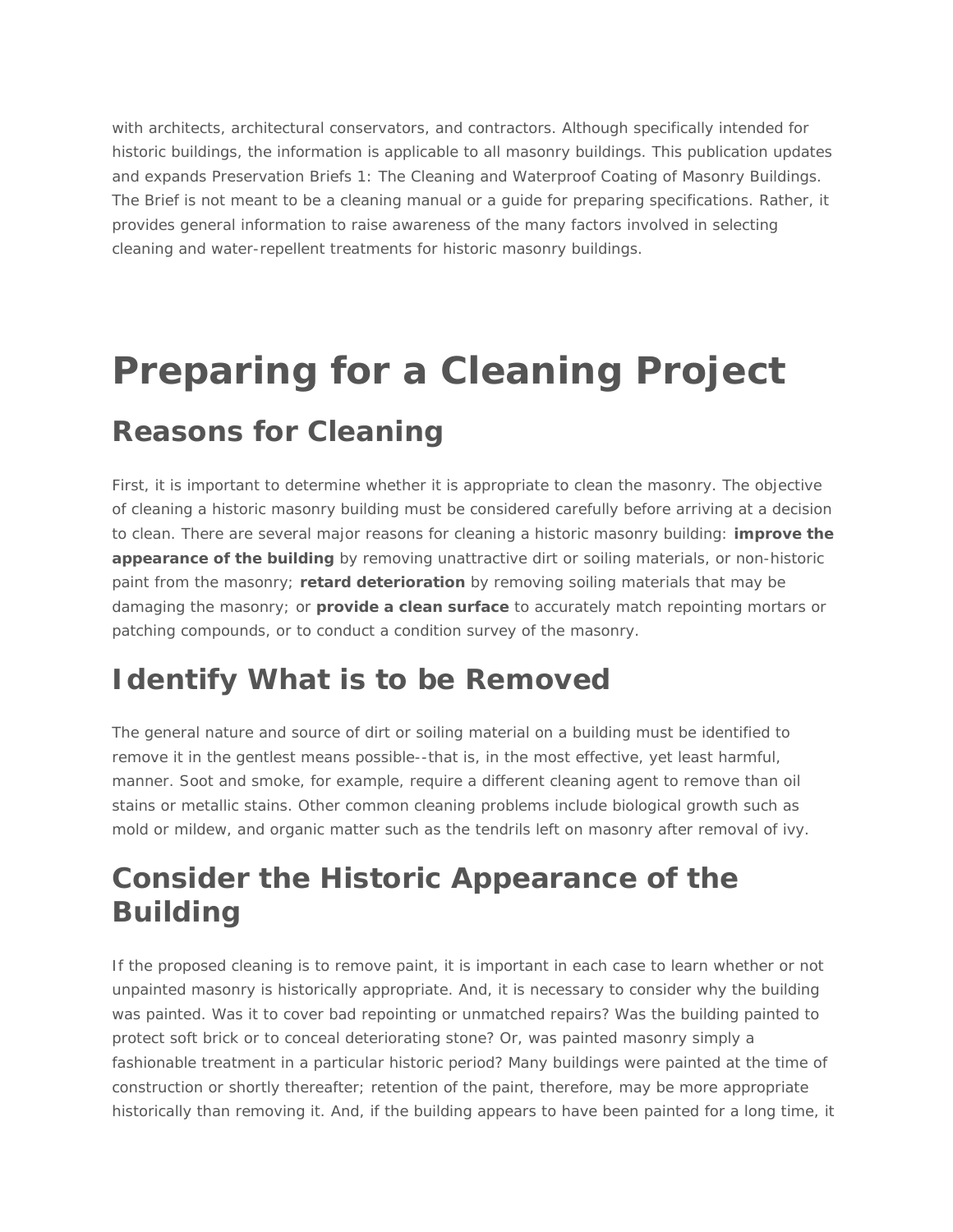is also important to think about whether the paint is part of the character of the historic building and if it has acquired significance over time.

### **Consider the Practicalities of Cleaning or Paint Removal**

Some gypsum or sulfate crusts may have become integral with the stone and, if cleaning could result in removing some of the stone surface, it may be preferable not to clean. Even where unpainted masonry is appropriate, the retention of the paint may be more practical than removal in terms of long range preservation of the masonry. In some cases, however, removal of the paint may be desirable. For example, the old paint layers may have built up to such an extent that removal is necessary to ensure a sound surface to which the new paint will adhere.

### **Study the Masonry**

Although not always necessary, in some instances it can be beneficial to have the coating or paint type, color, and layering on the masonry researched before attempting its removal. Analysis of the nature of the soiling or of the paint to be removed from the masonry, as well as guidance on the appropriate cleaning method, may be provided by professional consultants, including architectural conservators, conservation scientists, and preservation architects. The State Historic Preservation Office (SHPO), local historic district commissions, architectural review boards, and preservation-oriented websites may also be able to supply useful information on masonry cleaning techniques.

## **Understanding the Building Materials**

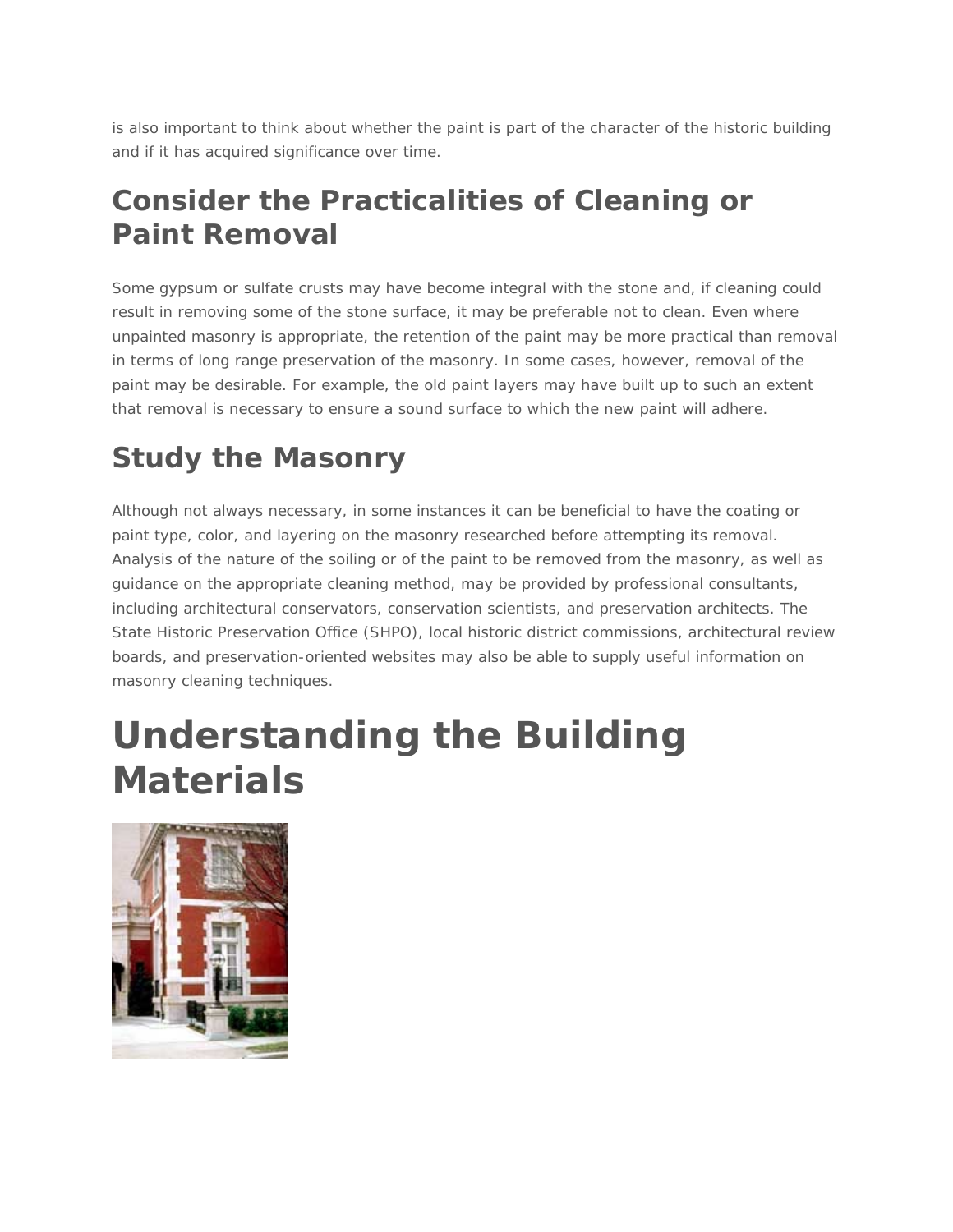The decorative trim on this brick builing is architectural terra-cotta intended to simulate the limestone foundation. Photo: NPS files.

The construction of the building must be considered when developing a cleaning program because inappropriate cleaning can have a deleterious effect on the masonry as well as on other building materials. The masonry material or materials must be correctly identified. It is sometimes difficult to distinguish one type of stone from another; for example, certain sandstones can be easily confused with limestones. Or, what appears to be natural stone may not be stone at all, but cast stone or concrete. Historically, cast stone and architectural terra cotta were frequently used in combination with natural stone, especially for trim elements or on upper stories of a building where, from a distance, these substitute materials looked like real stone. Other features on historic buildings that appear to be stone, such as decorative cornices, entablatures and window hoods, may not even be masonry, but metal.

### **Identify Prior Treatments**

Previous treatments of the building and its surroundings should be researched and building maintenance records should be obtained, if available. Sometimes if streaked or spotty areas do not seem to get cleaner following an initial cleaning, closer inspection and analysis may be warranted. The discoloration may turn out not to be dirt but the remnant of a water-repellent coating applied long ago which has darkened the surface of the masonry over time. Successful removal may require testing several cleaning agents to find something that will dissolve and remove the coating. Complete removal may not always be possible. Repairs may have been stained to match a dirty building, and cleaning may make these differences apparent. De-icing salts used near the building that have dissolved can migrate into the masonry. Cleaning may draw the salts to the surface, where they will appear as efflorescence (a powdery, white substance), which may require a second treatment to be removed. Allowances for dealing with such unknown factors, any of which can be a potential problem, should be included when investigating cleaning methods and materials. Just as more than one kind of masonry on a historic building may necessitate multiple cleaning approaches, unknown conditions that are encountered may also require additional cleaning treatments.

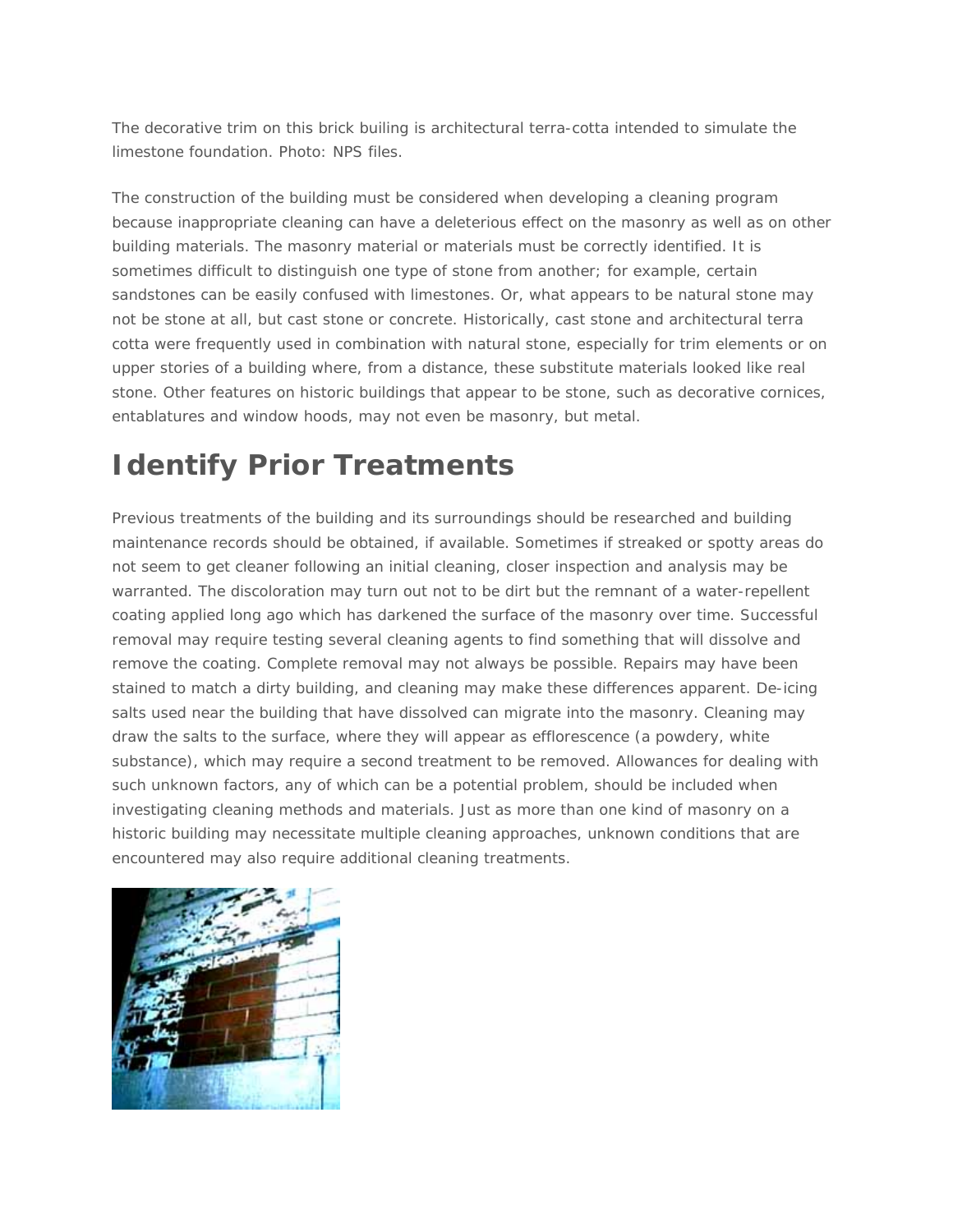Any cleaning method should be tested before using it on historic masonry. Photo: NPS files.

### **Choose the Appropriate Cleaner**

The importance of testing cleaning methods and materials cannot be over emphasized. Applying the wrong cleaning agents to historic masonry can have disastrous results. Acidic cleaners can be extremely damaging to acid-sensitive stones, such as marble and limestone, resulting in etching and dissolution of these stones. Other kinds of masonry can also be damaged by incompatible cleaning agents, or even by cleaning agents that are usually compatible. There are also numerous kinds of sandstone, each with a considerably different geological composition. While an acid-based cleaner may be safely used on some sandstones, others are acid-sensitive and can be severely etched or dissolved by an acid cleaner. Some sandstones contain water-soluble minerals and can be eroded by water cleaning. And, even if the stone type is correctly identified, stones, as well as some bricks, may contain unexpected impurities, such as iron particles, that may react negatively with a particular cleaning agent and result in staining. Thorough understanding of the physical and chemical properties of the masonry will help avoid the inadvertent selection of damaging cleaning agents.

Other building materials also may be affected by the cleaning process. Some chemicals, for example, may have a corrosive effect on paint or glass. The portions of building elements most vulnerable to deterioration may not be visible, such as embedded ends of iron window bars. Other totally unseen items, such as iron cramps or ties which hold the masonry to the structural frame, also may be subject to corrosion from the use of chemicals or even from plain water. The only way to prevent problems in these cases is to study the building construction in detail and evaluate proposed cleaning methods with this information in mind. However, due to the very likely possibility of encountering unknown factors, any cleaning project involving historic masonry should be viewed as unique to that particular building.

## **Cleaning Methods and Materials**

Masonry cleaning methods generally are divided into three major groups: water, chemical, and abrasive. *Water methods* soften the dirt or soiling material and rinse the deposits from the masonry surface. *Chemical cleaners* react with dirt, soiling material or paint to effect their removal, after which the cleaning effluent is rinsed off the masonry surface with water. *Abrasive methods* include blasting with grit, and the use of grinders and sanding discs, all of which mechanically remove the dirt, soiling material or paint (and, usually, some of the masonry surface). Abrasive cleaning is also often followed with a water rinse. *Laser cleaning*, although not discussed here in detail, is another technique that is used sometimes by conservators to clean small areas of historic masonry. It can be quite effective for cleaning limited areas, but it is expensive and generally not practical for most historic masonry cleaning projects.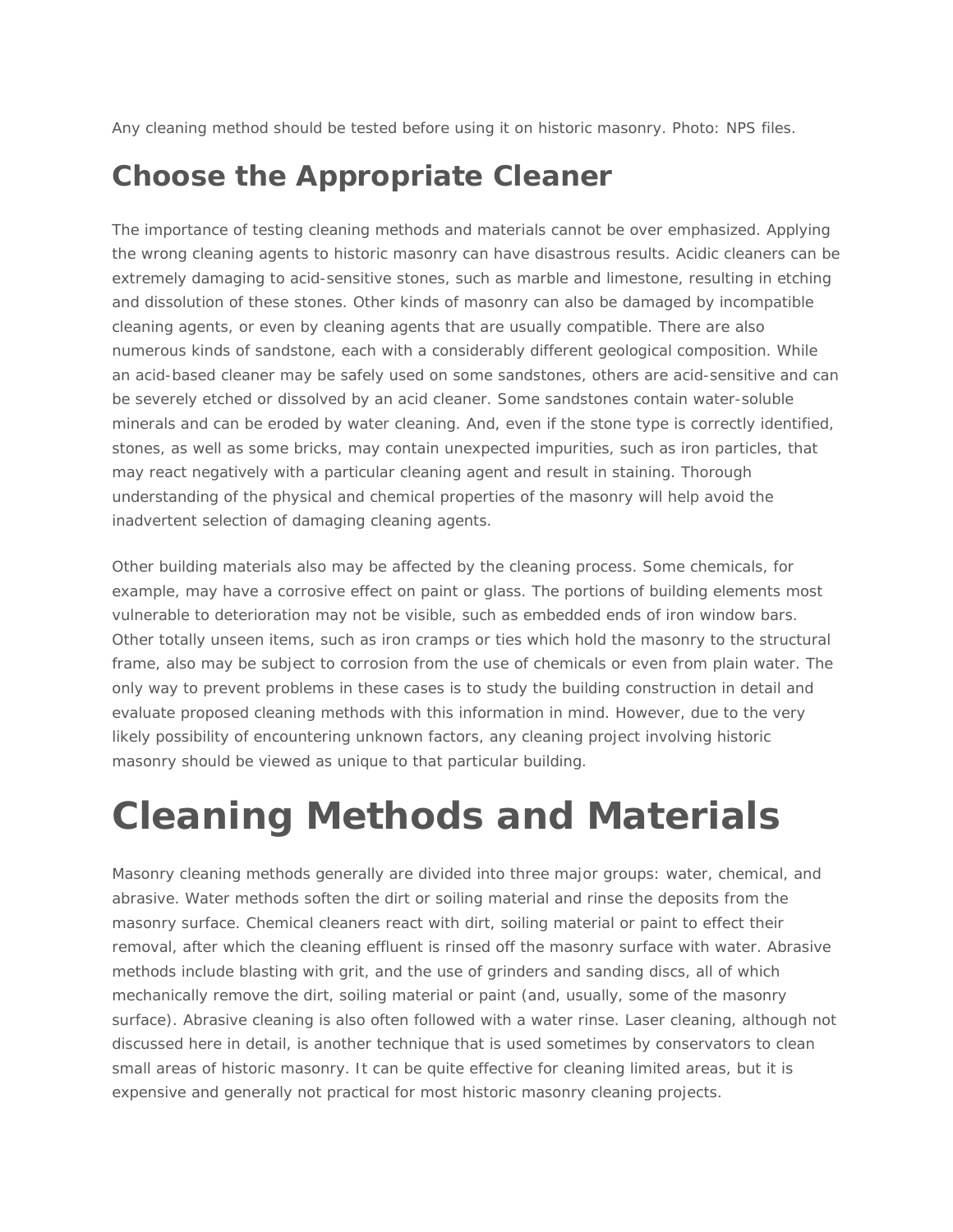Although it may seem contrary to common sense, masonry cleaning projects should be carried out starting at the bottom and proceeding to the top of the building always keeping all surfaces wet below the area being cleaned. The rationale for this approach is based on the principle that dirty water or cleaning effluent dripping from cleaning in progress above will leave streaks on a dirty surface but will not streak a clean surface as long as it is kept wet and rinsed frequently.

### **Water Cleaning**

Water cleaning methods are generally the *gentlest means possible*, and they can be used safely to remove dirt from all types of historic masonry.\* There are essentially four kinds of waterbased methods: soaking; pressure water washing; water washing supplemented with non-ionic detergent; and steam, or hot-pressurized water cleaning. Once water cleaning has been completed, it is often necessary to follow up with a water rinse to wash off the loosened soiling material from the masonry.

\**Water cleaning methods may not be appropriate to use on some badly deteriorated masonry because water may exacerbate the deterioration, or on gypsum or alabaster, which are very soluble in water.*

#### **Soaking**

Prolonged spraying or misting with water is particularly effective for cleaning limestone and marble. It is also a good method for removing heavy accumulations of soot, sulfate crusts or gypsum crusts that tend to form in protected areas of a building not regularly washed by rain. Water is distributed to lengths of punctured hose or pipe with non-ferrous fittings hung from moveable scaffolding or a swing stage that continuously mists the surface of the masonry with a very fine spray. A timed on-off spray is another approach to using this cleaning technique. After one area has been cleaned, the apparatus is moved on to another. Soaking is often used in combination with water washing and is also followed by a final water rinse. Soaking is a very slow method—it may take several days or a week—but it is a very gentle method to use on historic masonry.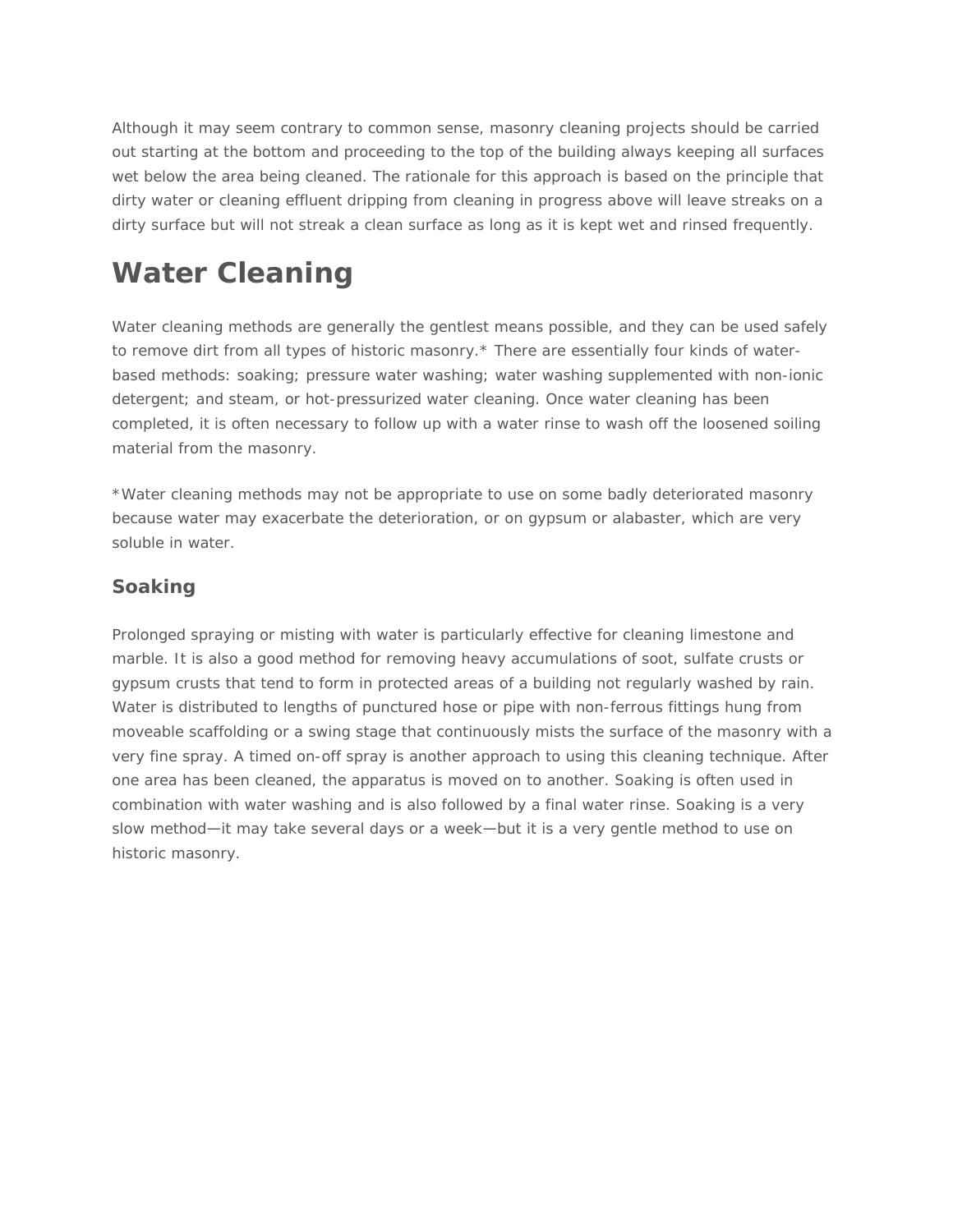

Low-to-medium-pressure steam (hot-pressurized water washing) is a gentle method of softening heavy soiling deposits and cleaning historic marble. Photo: NPS files.

#### **Water Washing**

Washing with low-pressure or medium-pressure water is probably one of the most commonly used methods for removing dirt or other pollutant soiling from historic masonry buildings. Starting with a very low pressure (100 psi or below), even using a garden hose, and progressing as needed to slightly higher pressure—generally no higher than 300-400 psi—is always the recommended way to begin. Scrubbing with natural bristle or synthetic bristle brushes—never metal which can abrade the surface and leave metal particles that can stain the masonry—can help in cleaning areas of the masonry that are especially dirty.

#### **Water Washing with Detergents**

Non-ionic detergents—which are not the same as soaps—are synthetic organic compounds that are especially effective in removing oily soil. (Examples of some of the numerous proprietary non-ionic detergents include Igepal by GAF, Tergitol by Union Carbide and Triton by Rohm & Haas.) Thus, the addition of a non-ionic detergent, or surfactant, to a low- or medium-pressure water wash can be a useful aid in the cleaning process. (A non-ionic detergent, unlike most household detergents, does not leave a solid, visible residue on the masonry.) Adding a nonionic detergent and scrubbing with a natural bristle or synthetic bristle brush can facilitate cleaning textured or intricately carved masonry. This should be followed with a final water rinse.

#### **Steam/Hot-Pressurized Water Cleaning**

Steam cleaning is actually low-pressure hot water washing because the steam condenses almost immediately upon leaving the hose. This is a gentle and effective method for cleaning stone and particularly for acid-sensitive stones. Steam can be especially useful in removing built-up soiling deposits and dried-up plant materials, such as ivy disks and tendrils. It can also be an efficient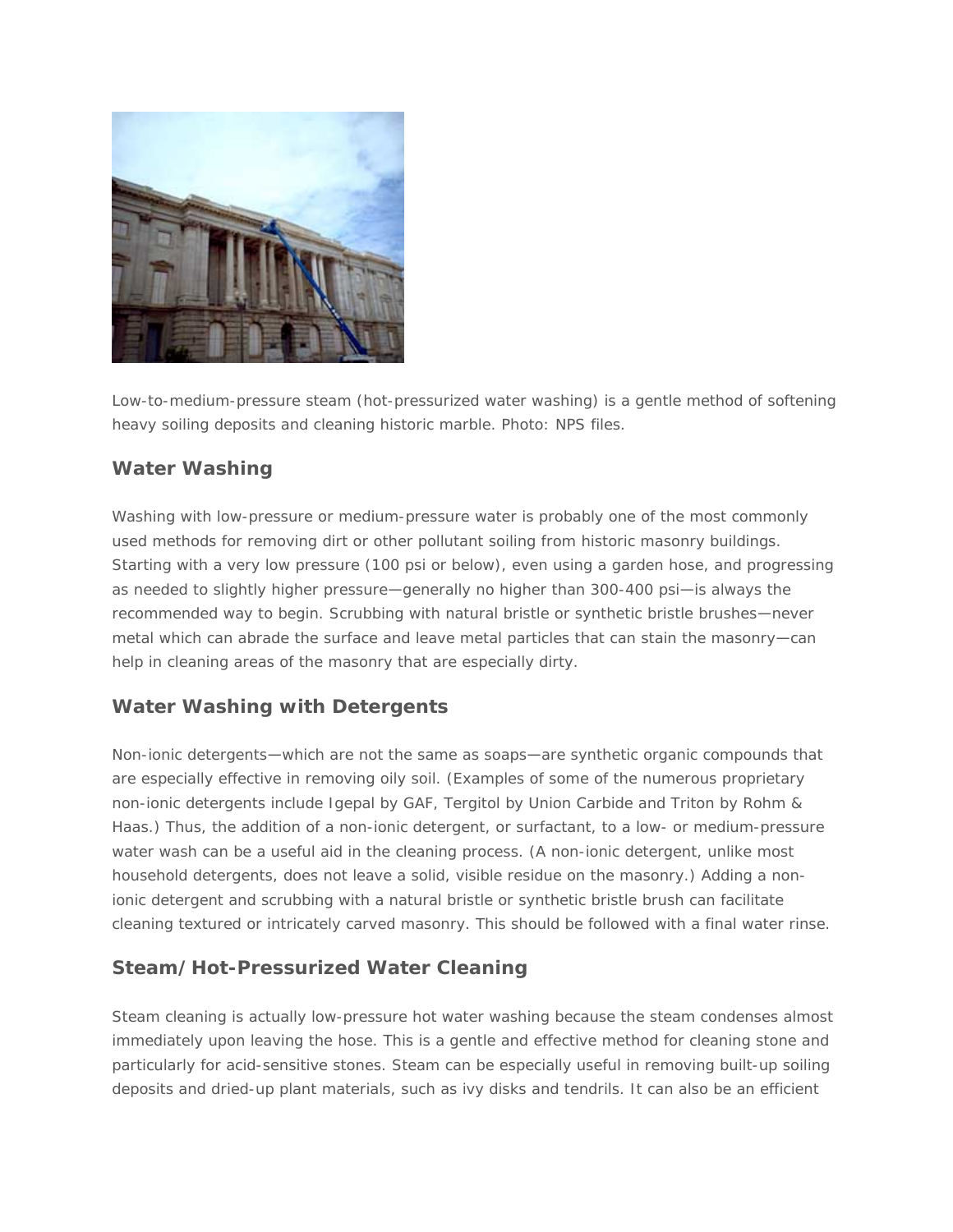means of cleaning carved stone details and, because it does not generate a lot of liquid water, it can sometimes be appropriate to use for cleaning interior masonry.

#### **Potential Hazards of Water Cleaning**

Despite the fact that water-based methods are generally the most gentle, even they can be damaging to historic masonry. Before beginning a water cleaning project, it is important to make sure that all mortar joints are sound and that the building is watertight. Otherwise water can seep through the walls to the interior, resulting in rusting metal anchors and stained and ruined plaster.

Some water supplies may contain traces of iron and copper which may cause masonry to discolor. Adding a chelating or complexing agent to the water, such as EDTA (ethylene diamine tetra-acetic acid), which inactivates other metallic ions, as well as softens minerals and water hardness, will help prevent staining on light-colored masonry.

Any cleaning method involving water should never be done in cold weather or if there is any likelihood of frost or freezing because water within the masonry can freeze, causing spalling and cracking. Since a masonry wall may take over a week to dry after cleaning, no water cleaning should be permitted for several days prior to the first average frost date, or even earlier if local forecasts predict cold weather.

Most important of all, it is imperative to be aware that using water at too high a pressure, a practice common to "power washing" and "water blasting", is very abrasive and can easily etch marble and other soft stones, as well as some types of brick. In addition, the distance of the nozzle from the masonry surface and the type of nozzle, as well as gallons per minute (gpm), are also important variables in a water cleaning process that can have a significant impact on the outcome of the project. This is why it is imperative that the cleaning be closely monitored to ensure that the cleaning operators do not raise the pressure or bring the nozzle too close to the masonry in an effort to "speed up" the process. The appearance of grains of stone or sand in the cleaning effluent on the ground is an indication that the water pressure may be too high.

### **Chemical Cleaning**

Chemical cleaners, generally in the form of proprietary products, are another material frequently used to clean historic masonry. They can remove dirt, as well as paint and other coatings, metallic and plant stains, and graffiti. Chemical cleaners used to remove dirt and soiling include **acids, alkalies** and **organic compounds**. Acidic cleaners, of course, should not be used on masonry that is acid sensitive. Paint removers are **alkaline**, based on **organic solvents** or other chemicals.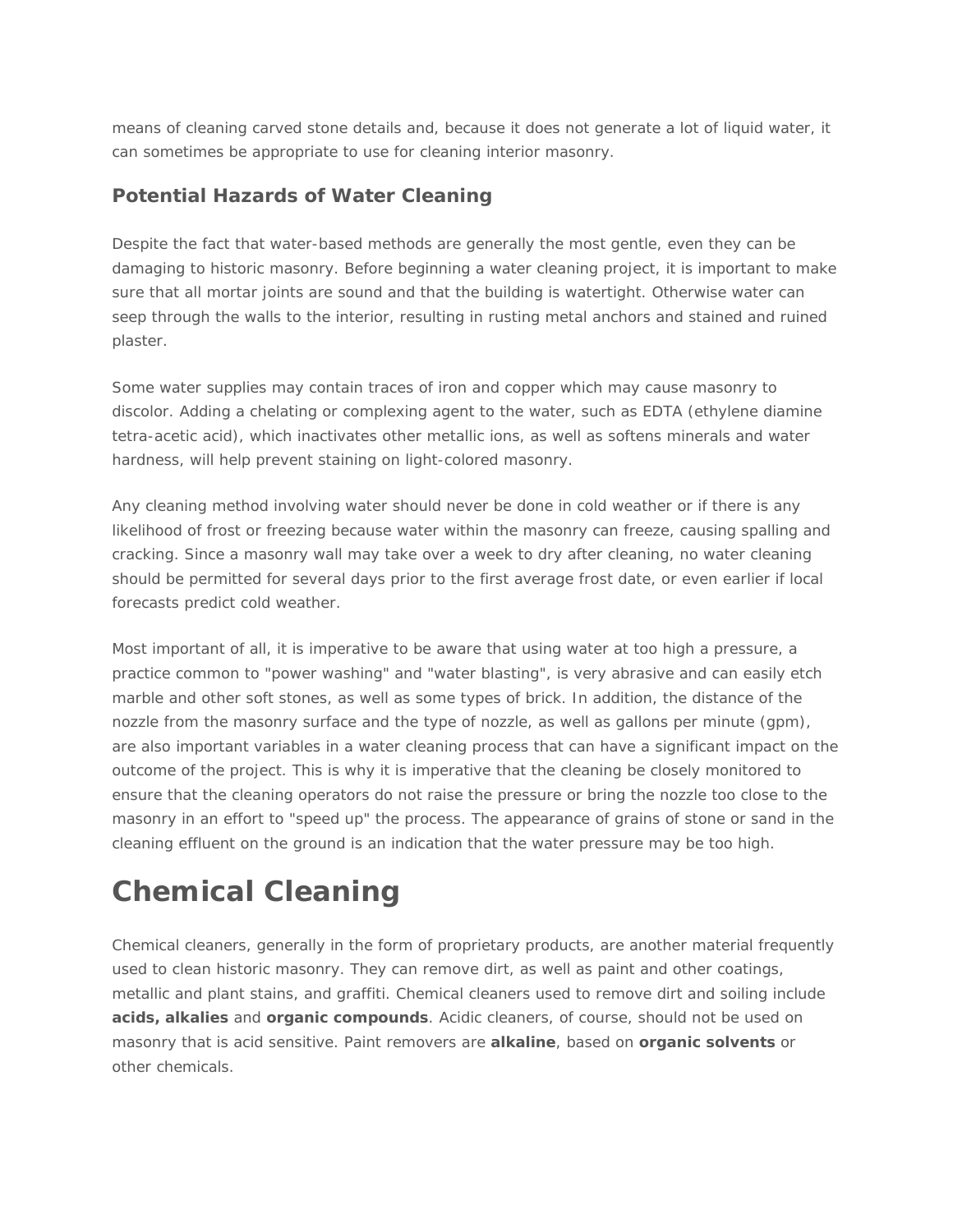### **Chemical Cleaners to Remove Dirt**

Both alkaline and acidic cleaning treatments include the use of water. Both cleaners are also likely to contain surfactants (wetting agents), that facilitate the chemical reaction that removes the dirt. Generally, the masonry is wet first for both types of cleaners, then the chemical cleaner is sprayed on at very low pressure or brushed onto the surface. The cleaner is left to dwell on the masonry for an amount of time recommended by the product manufacturer or, preferably, determined by testing, and rinsed off with a low- or moderate-pressure cold, or sometimes hot, water wash.

More than one application of the cleaner may be necessary, and it is always a good practice to test the product manufacturerís recommendations concerning dilution rates and dwell times. Because each cleaning situation is unique, dilution rates and dwell times can vary considerably. The masonry surface may be scrubbed lightly with natural or synthetic bristle brushes prior to rinsing. After rinsing, pH strips should be applied to the surface to ensure that the masonry has been neutralized completely.

#### **Acidic Cleaners**

Acid-based cleaning products may be used on **non-acid sensitive masonry**, which generally includes: granite, most sandstones, slate, unglazed brick and unglazed architectural terra cotta, cast stone and concrete. Most commercial acidic cleaners are composed primarily of hydrofluoric acid, and often include some phosphoric acid to prevent rust-like stains from developing on the masonry after the cleaning. Acid cleaners are applied to the pre-wet masonry which should be kept wet while the acid is allowed to "work", and then removed with a water wash.

#### **Alkaline Cleaners**

Alkaline cleaners should be used on **acid-sensitive** masonry, including: limestone, polished and unpolished marble, calcareous sandstone, glazed brick and glazed architectural terra cotta, and polished granite. (Alkaline cleaners may also be used sometimes on masonry materials that are not acid sensitive--after testing, of course--but they may not be as effective as they are on acidsensitive masonry.) Alkaline cleaning products consist primarily of two ingredients: a non-ionic detergent or surfactant; and an alkali, such as potassium hydroxide or ammonium hydroxide. Like acidic cleaners, alkaline products are usually applied to pre-wet masonry, allowed to dwell, and then rinsed off with water. (Longer dwell times may be necessary with alkaline cleaners than with acidic cleaners.) Two additional steps are required to remove alkaline cleaners after the initial rinse. First the masonry is given a slightly acidic wash--often with acetic acid--to neutralize it, and then it is rinsed again with water.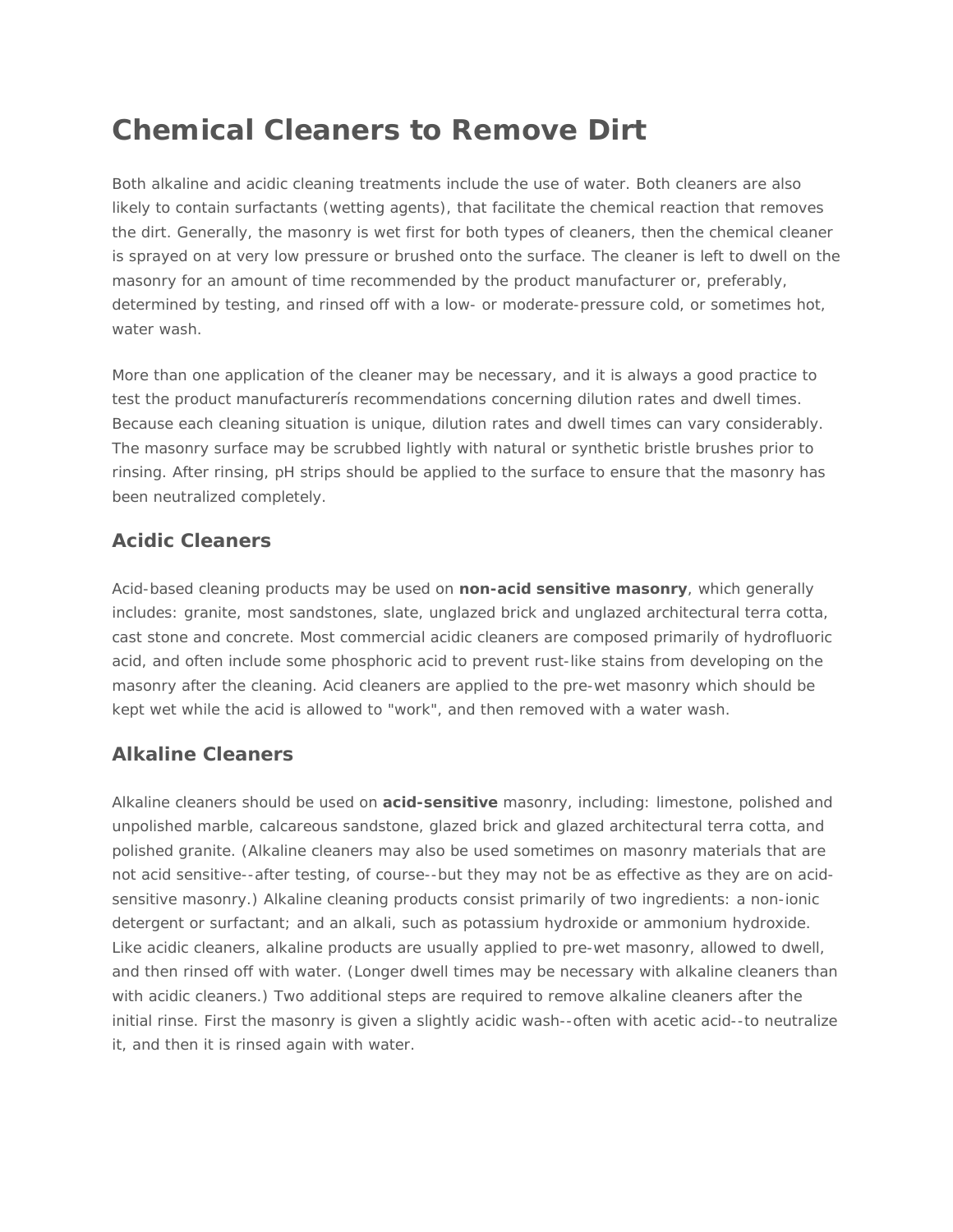### **Chemical Cleaners to Remove Paint and Other Coatings, Stains and Graffiti**

Removing paint and some other coatings, stains and graffiti can best be accomplished with alkaline paint removers, organic solvent paint removers, or other cleaning compounds. The removal of layers of paint from a masonry surface usually involves applying the remover either by brush, roller or spraying, followed by a thorough water wash. As with any chemical cleaning, the manufacturer's recommendations regarding application procedures should always be tested before beginning work.

#### **Alkaline Paint Removers**

These are usually of much the same composition as other alkaline cleaners, containing potassium or ammonium hydroxide, or trisodium phosphate. They are used to remove oil, latex and acrylic paints, and are effective for removing multiple layers of paint. Alkaline cleaners may also remove some acrylic water-repellent coatings. As with other alkaline cleaners, both an acidic neutralizing wash and a final water rinse are generally required following the use of alkaline paint removers.

#### **Organic Solvent Paint Removers**

The formulation of organic solvent paint removers varies and may include a combination of solvents, including methylene chloride, methanol, acetone, xylene and toluene.

#### **Other Paint Removers and Cleaners**

Other cleaning compounds that can be used to remove paint and some painted graffiti from historic masonry include paint removers based on N-methyl-2-pyrrolidone (NMP), or on petroleum-based compounds. Removing stains, whether they are industrial (smoke, soot, grease or tar), metallic (iron or copper), or biological (plant and fungal) in origin, depends on carefully matching the type of remover to the type of stain. Successful removal of stains from historic masonry often requires the application of a number of different removers before the right one is found. The removal of layers of paint from a masonry surface is usually accomplished by applying the remover either by brush, roller or spraying, followed by a thorough water wash.

#### **Potential Hazards of Chemical Cleaning**

Since most chemical cleaning methods involve water, they have many of the potential problems of plain water cleaning. Like water methods, they should not be used in cold weather because of the possibility of freezing. Chemical cleaning should never be undertaken in temperatures below 40 degrees F (4 degrees C), and generally not below 50 degrees F. In addition, many chemical cleaners simply do not work in cold temperatures. Both acidic and alkaline cleaners can be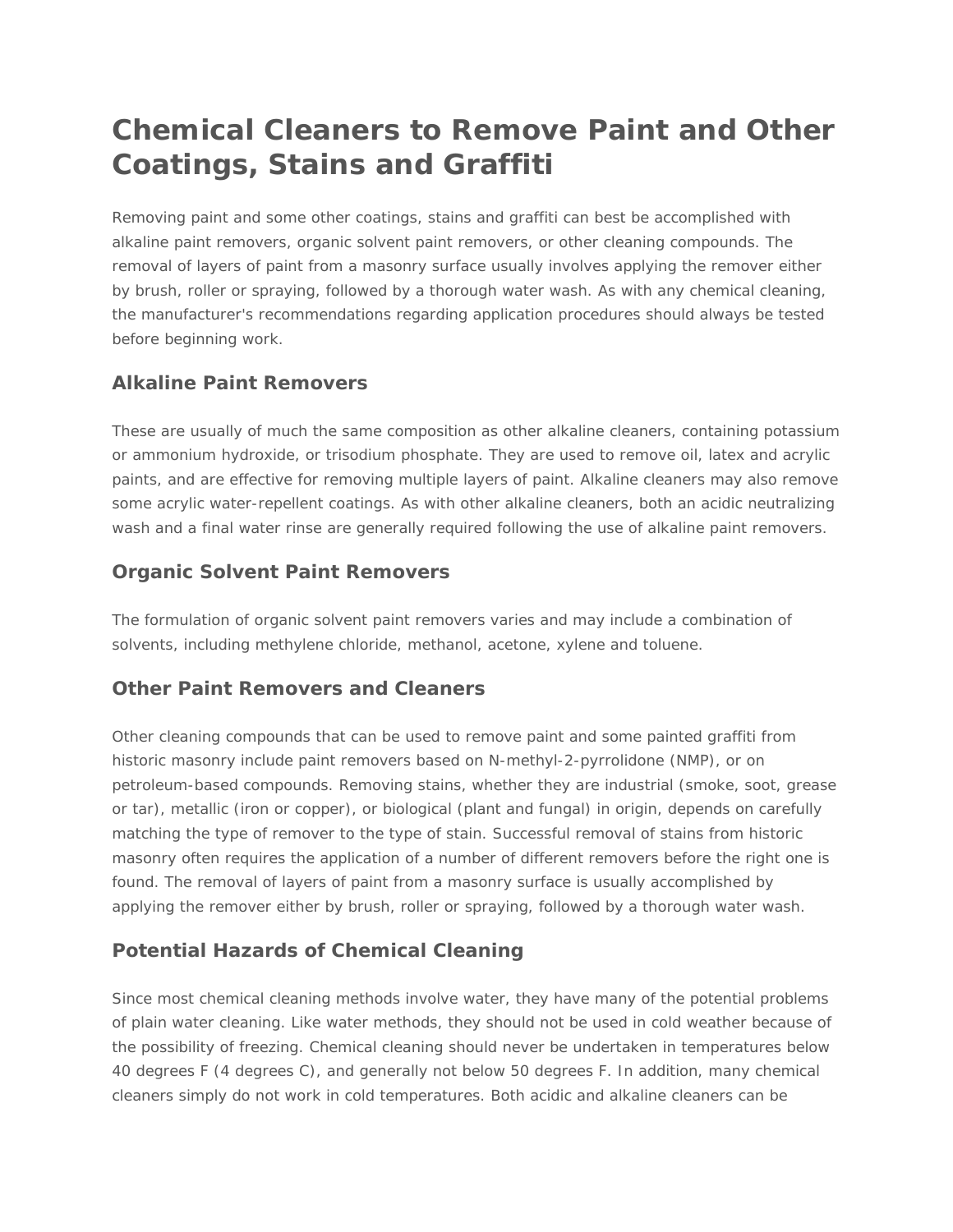dangerous to cleaning operators, and clearly, there are environmental concerns associated with the use of chemical cleaners.

If not carefully chosen, chemical cleaners can react adversely with many types of masonry. Obviously, acidic cleaners should not be used on acid-sensitive materials; however, it is not always clear exactly what the composition is of any stone or other masonry material. For, this reason, testing the cleaner on an inconspicuous spot on the building is always necessary. While certain acid-based cleaners may be appropriate if used as directed on a particular type of masonry, if left too long or if not adequately rinsed from the masonry they can have a negative effect. For example, hydrofluoric acid can etch masonry leaving a hazy residue (whitish deposits of silica or calcium fluoride salts) on the surface. While this efflorescence may usually be removed by a second cleaning—although it is likely to be expensive and timeconsuming—**hydrofluoric acid** can also leave calcium fluoride salts or a colloidal silica deposit on masonry which may be impossible to remove. Other acids, particularly **hydrochloric (muriatic) acid**, which is very powerful, should not be used on historic masonry, because it can dissolve lime-based mortar, damage brick and some stones, and leave chloride deposits on the masonry.

Alkaline cleaners can stain sandstones that contain a ferrous compound. Before using an alkaline cleaner on sandstone it is always important to test it, since it may be difficult to know whether a particular sandstone may contain a ferrous compound. Some alkaline cleaners, such as **sodium hydroxide (caustic soda or lye)** and **ammonium bifluoride**, can also damage or leave disfiguring brownish-yellow stains and, in most cases, should not be used on historic masonry. Although alkaline cleaners will not etch a masonry surface as acids can, they are caustic and can burn the surface. In addition, alkaline cleaners can deposit potentially damaging salts in the masonry which can be difficult to rinse thoroughly.

### **Poulticing to Remove Stains and Graffiti**

Graffiti and stains, which have penetrated into the masonry, often are best removed by using a poultice. A poultice consists of an absorbent material or clay powder (such as kaolin or fullerís earth, or even shredded paper or paper towels), mixed with a liquid (a solvent or other remover) to form a paste which is applied to the stain. The poultice is kept moist and left on the stain as long as necessary for it to draw the stain out of the masonry. As it dries, the paste absorbs the staining material so that it is not redeposited on the masonry surface.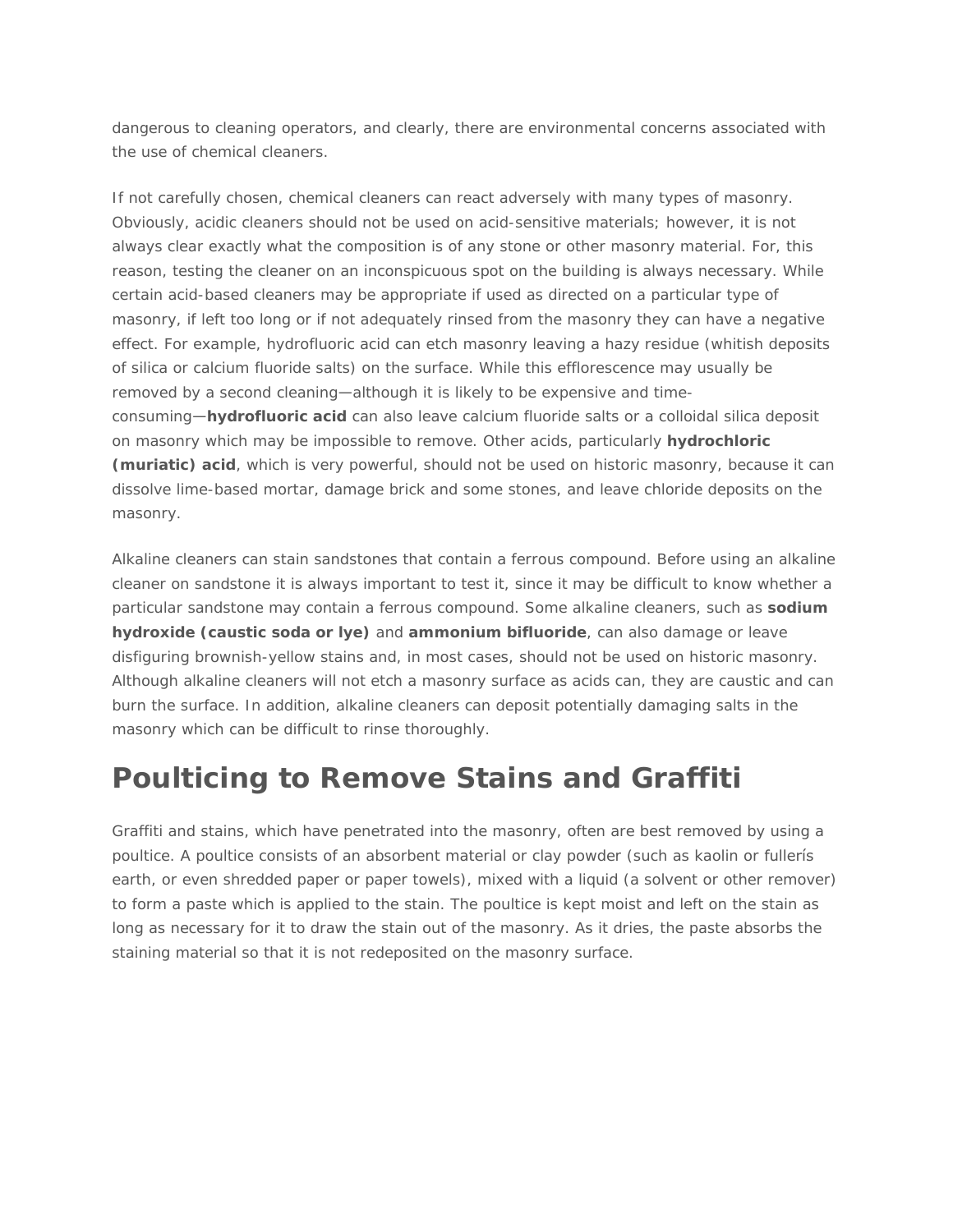

The iron stain on this granite post may be removed by applying a commercial rust-removal product in a poultice. Photo: NPS files

Some commercial cleaning products and paint removers are specially formulated as a paste or gel that will cling to a vertical surface and remain moist for a longer period of time in order to prolong the action of the chemical on the stain. Pre-mixed poultices are also available as a paste or in powder form needing only the addition of the appropriate liquid. The masonry must be prewet before applying an alkaline cleaning agent, but not when using a solvent. Once the stain has been removed, the masonry must be rinsed thoroughly.

### **Abrasive and Mechanical Cleaning**

**Generally, abrasive cleaning methods are not appropriate for use on historic masonry buildings**. Abrasive cleaning methods are just that—abrasive. Grit blasters, grinders, and sanding discs all operate by abrading the dirt or paint off the surface of the masonry, rather than reacting with the dirt and the masonry which is how water and chemical methods work. Since the abrasives do not differentiate between the dirt and the masonry, they can also remove the outer surface of the masonry at the same time, and result in permanently damaging the masonry. Brick, architectural terra cotta, soft stone, detailed carvings, and polished surfaces, are especially susceptible to physical and aesthetic damage by abrasive methods. Brick and architectural terra cotta are fired products which have a smooth, glazed surface which can be removed by abrasive blasting or grinding. Abrasively-cleaned masonry is damaged aesthetically as well as physically, and it has a rough surface which tends to hold dirt and the roughness will make future cleaning more difficult. Abrasive cleaning processes can also increase the likelihood of subsurface cracking of the masonry. Abrasion of carved details causes a rounding of sharp corners and other loss of delicate features, while abrasion of polished surfaces removes the polished finish of stone.

Mortar joints, especially those with lime mortar, also can be eroded by abrasive or mechanical cleaning. In some cases, the damage may be visual, such as loss of joint detail or increased joint shadows. As mortar joints constitute a significant portion of the masonry surface (up to 20 per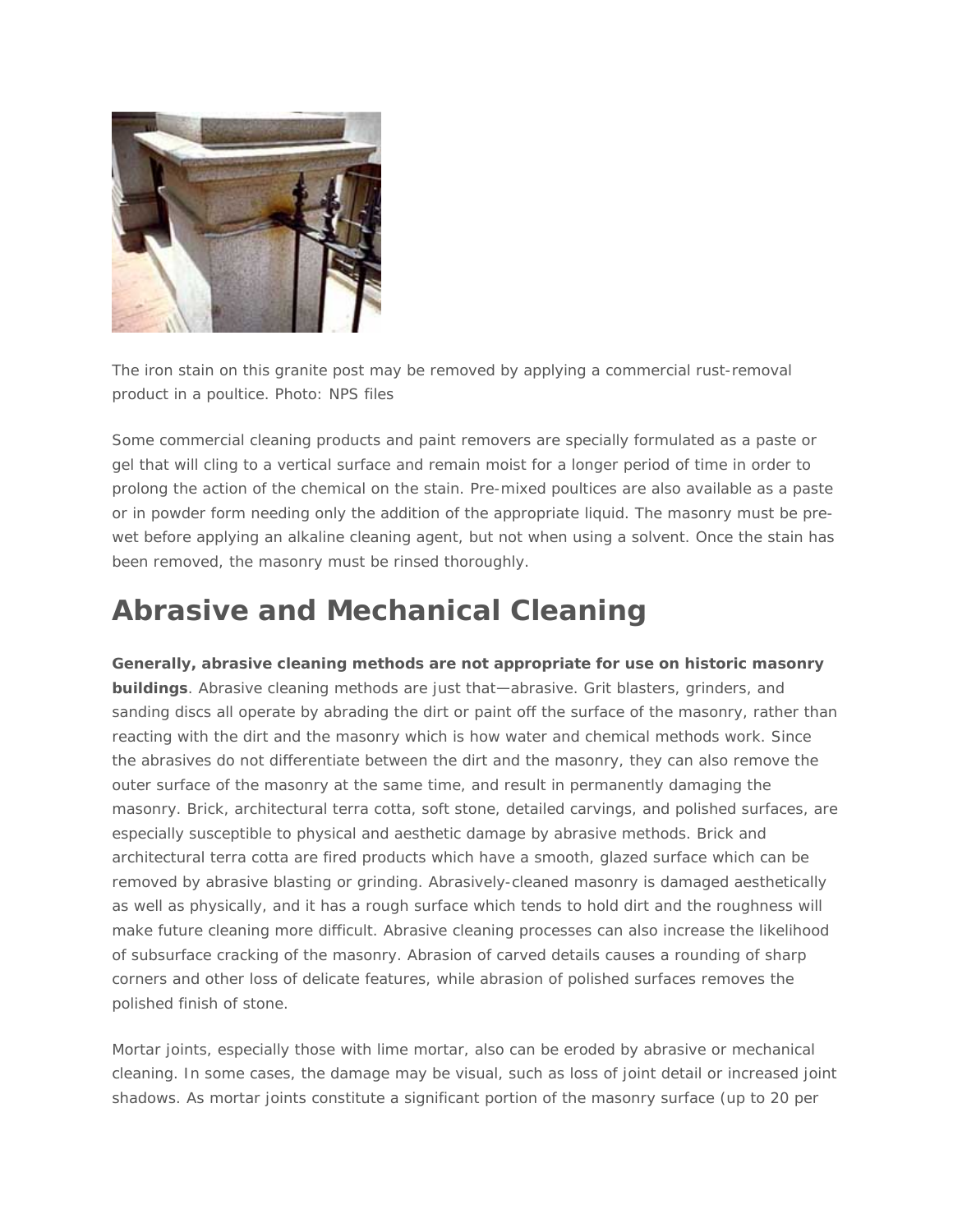cent in a brick wall), this can result in the loss of a considerable amount of the historic fabric. Erosion of the mortar joints may also permit increased water penetration, which will likely necessitate repointing.



Sandblasting has permanently damaged this brick wall. Photo: NPS files

#### **Abrasive Blasting**

Blasting with abrasive grit or another abrasive material is the most frequently used abrasive method. Sandblasting is most commonly associated with abrasive cleaning. Finely ground silica or glass powder, glass beads, ground garnet, powdered walnut and other ground nut shells, grain hulls, aluminum oxide, plastic particles and even tiny pieces of sponge, are just a few of the other materials that have also been used for abrasive cleaning. Although abrasive blasting is not an appropriate method of cleaning historic masonry, it can be safely used to clean some materials. Finely-powdered walnut shells are commonly used for cleaning monumental bronze sculpture, and skilled conservators clean delicate museum objects and finely detailed, carved stone features with very small, micro-abrasive units using aluminum oxide.

A number of current approaches to abrasive blasting rely on materials that are not usually thought of as abrasive, and not as commonly associated with traditional abrasive grit cleaning. Some patented abrasive cleaning processes—one dry, one wet—use finely-ground glass powder intended to "erase" or remove dirt and surface soiling only, but not paint or stains. Cleaning with baking soda (sodium bicarbonate) is another patented process. Baking soda blasting is being used in some communities as a means of quick graffiti removal. However, it should not be used on historic masonry which it can easily abrade and can permanently "etch" the graffiti into the stone; it can also leave potentially damaging salts in the stone which cannot be removed. Most of these abrasive grits may be used either dry or wet, although dry grit tends to be used more frequently.

Ice particles, or pelletized dry ice (carbon dioxide or CO2), are another medium used as an abrasive cleaner. This is also too abrasive to be used on most historic masonry, but it may have practical application for removing mastics or asphaltic coatings from some substrates.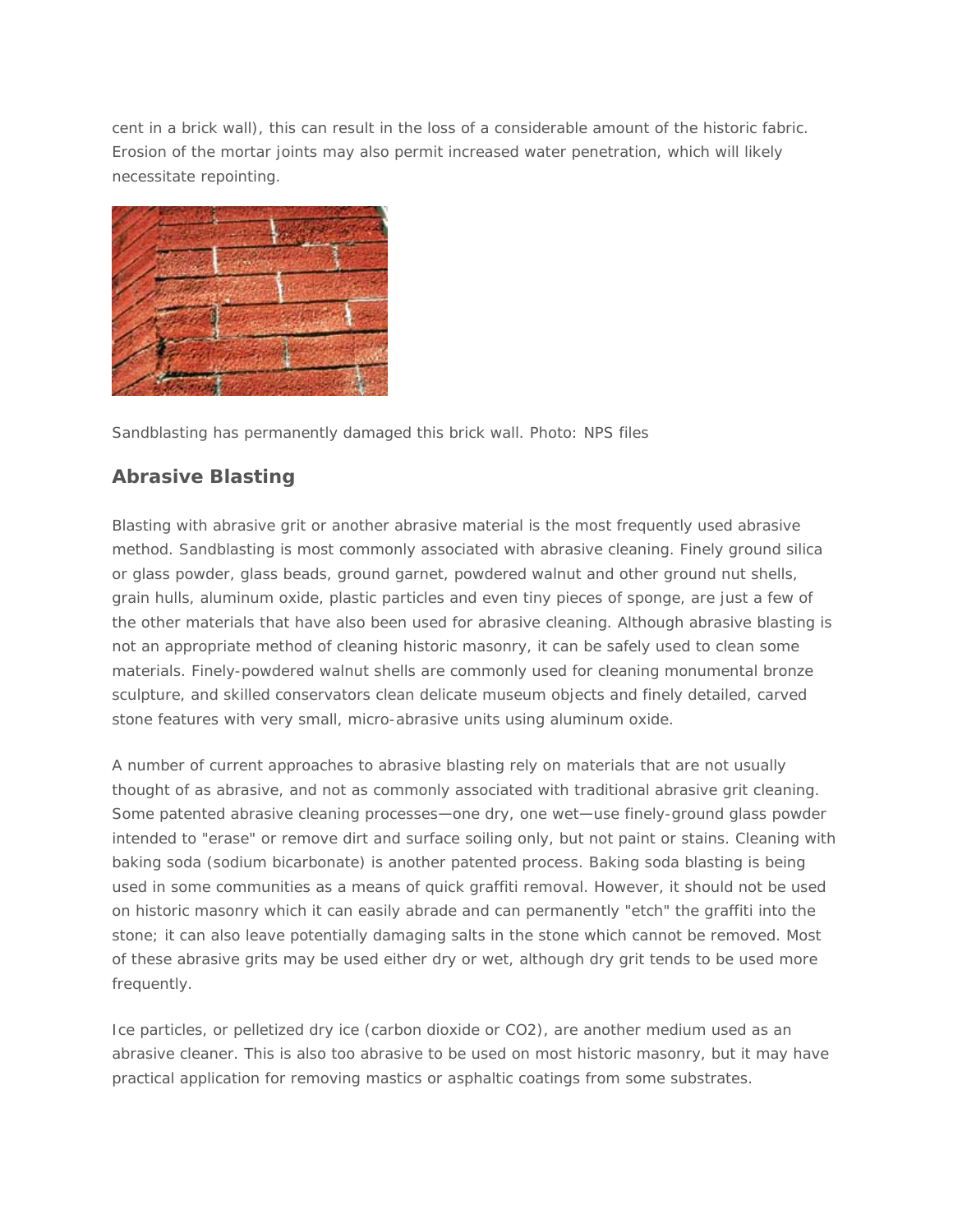Some of these processes are promoted as being more environmentally safe and not damaging to historic masonry buildings. However, it must be remembered that they are abrasive and that they "clean" by removing a small portion of the masonry surface, even though it may be only a minuscule portion. The fact that they are essentially abrasive treatments must always be taken into consideration when planning a masonry cleaning project. In general, abrasive methods should not be used to clean historic masonry buildings. In some, very limited instances, highlycontrolled, gentle abrasive cleaning may be appropriate on selected, hard-to-clean areas of a historic masonry building if carried out under the watchful supervision of a professional conservator. But, abrasive cleaning should never be used on an entire building.

#### **Grinders and Sanding Disks**

Grinding the masonry surface with mechanical grinders and sanding disks is another means of abrasive cleaning that should not be used on historic masonry. Like abrasive blasting, grinders and disks do not really clean masonry but instead grind away and abrasively remove and, thus, damage the masonry surface itself rather than remove just the soiling material.

## **Planning a Cleaning Project**

Once the masonry and soiling material or paint have been identified, and the condition of the masonry has been evaluated, planning for the cleaning project can begin.

### **Testing Cleaning Methods**

In order to determine the *gentlest means possible*, several cleaning methods or materials may have to be tested prior to selecting the best one to use on the building. Testing should always begin with the gentlest and least invasive method proceeding gradually, if necessary, to more complicated methods, or a combination of methods. All too often simple methods, such as a lowpressure water wash, are not even considered, yet they frequently are effective, safe, and not expensive. Water of slightly higher pressure or with a non-ionic detergent additive also may be effective. It is worth repeating that these methods should always be tested prior to considering harsher methods; they are safer for the building and the environment, often safer for the applicator, and relatively inexpensive.

The level of cleanliness desired also should be determined prior to selection of a cleaning method. Obviously, the intent of cleaning is to remove most of the dirt, soiling material, stains, paint or other coating. A "brand new" appearance, however, may be inappropriate for an older building, and may require an overly harsh cleaning method to be achieved. When undertaking a cleaning project, it is important to be aware that some stains simply may not be removable. It may be wise, therefore, to agree upon a slightly lower level of cleanliness that will serve as the standard for the cleaning project. The precise amount of residual dirt considered acceptable may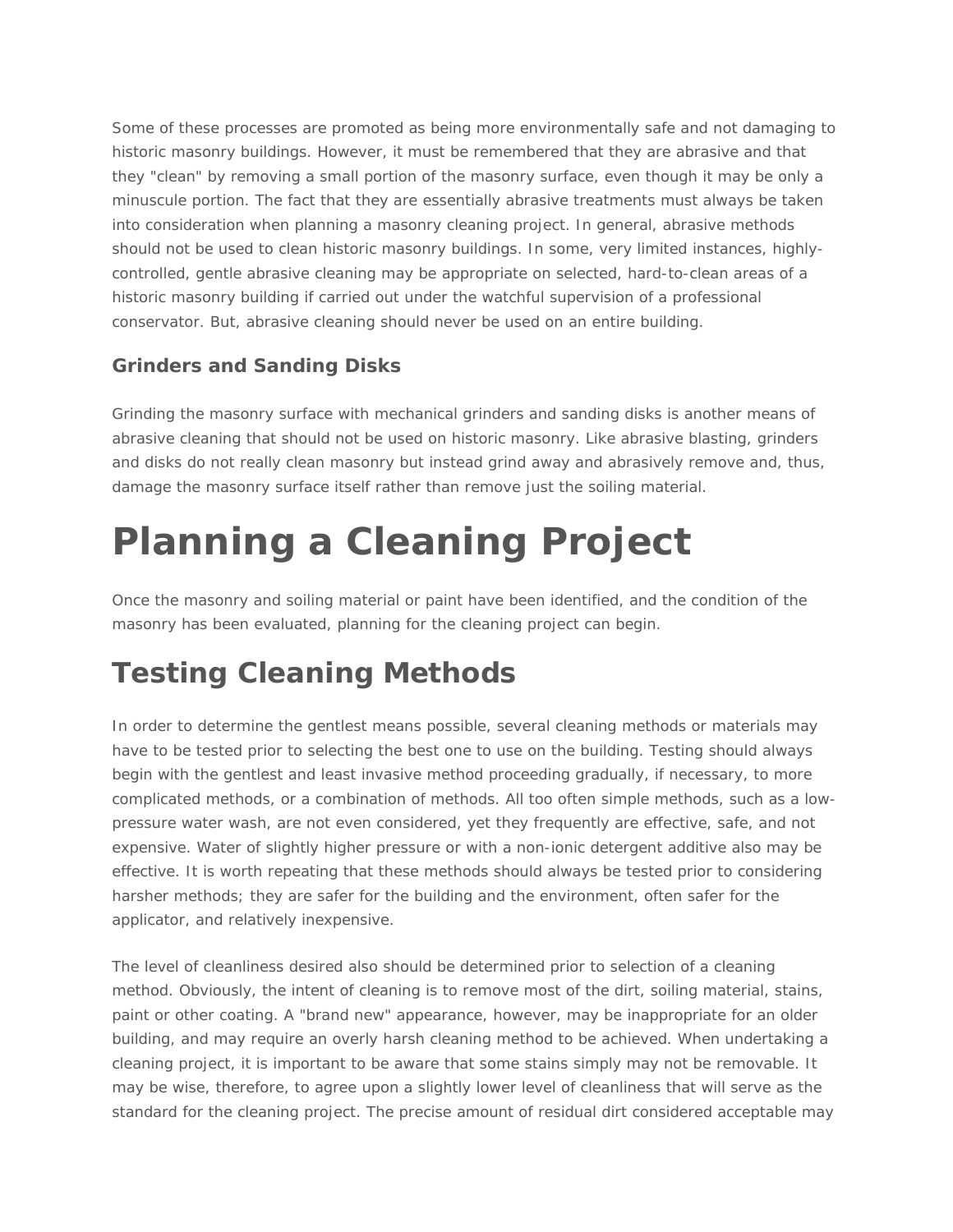depend on the type of masonry, the type of soiling and difficulty of total removal, and local environmental conditions.

Cleaning tests should be carried out in an area of sufficient size to give a true indication of their effectiveness. It is preferable to conduct the test in an inconspicuous location on the building so that it will not be obvious if the test is not successful. A test area may be quite small to begin, sometimes as small as six square inches, and gradually may be increased in size as the most appropriate methods and cleaning agents are determined. Eventually the test area may be expanded to a square yard or more, and it should include several masonry units and mortar joints. It should be remembered that a single building may have several types of masonry and that even similar materials may have different surface finishes. Each material and different finish should be tested separately. Cleaning tests should be evaluated only after the masonry has dried completely. *The results of the tests may indicate that several methods of cleaning should be used on a single building*.

When feasible, test areas should be allowed to weather for an extended period of time prior to final evaluation. A waiting period of a full year would be ideal in order to expose the test patch to a full range of seasons. If this is not possible, the test patch should weather for at least a month or two. For any building which is considered historically important, the delay is insignificant compared to the potential damage and disfigurement which may result from using an incompletely tested method. *The successfully cleaned test patch should be protected as it will serve as a standard against which the entire cleaning project will be measured*.

### **Environmental Considerations**

The potential effect of any method proposed for cleaning historic masonry should be evaluated carefully. Chemical cleaners and paint removers may damage trees, shrubs, grass, and plants. A plan must be provided for environmentally safe removal and disposal of the cleaning materials and the rinsing effluent before beginning the cleaning project. Authorities from the local regulatory agency--usually under the jurisdiction of the federal or state Environmental Protection Agency (EPA)--should be consulted prior to beginning a cleaning project, especially if it involves anything more than plain water washing. This advance planning will ensure that the cleaning effluent or run-off, which is the combination of the cleaning agent and the substance removed from the masonry, is handled and disposed of in an environmentally sound and legal manner. Some alkaline and acidic cleaners can be neutralized so that they can be safely discharged into storm sewers. However, most solvent-based cleaners cannot be neutralized and are categorized as pollutants, and must be disposed of by a licensed transport, storage and disposal facility. Thus, it is always advisable to consult with the appropriate agencies before starting to clean to ensure that the project progresses smoothly and is not interrupted by a stop-work order because a required permit was not obtained in advance.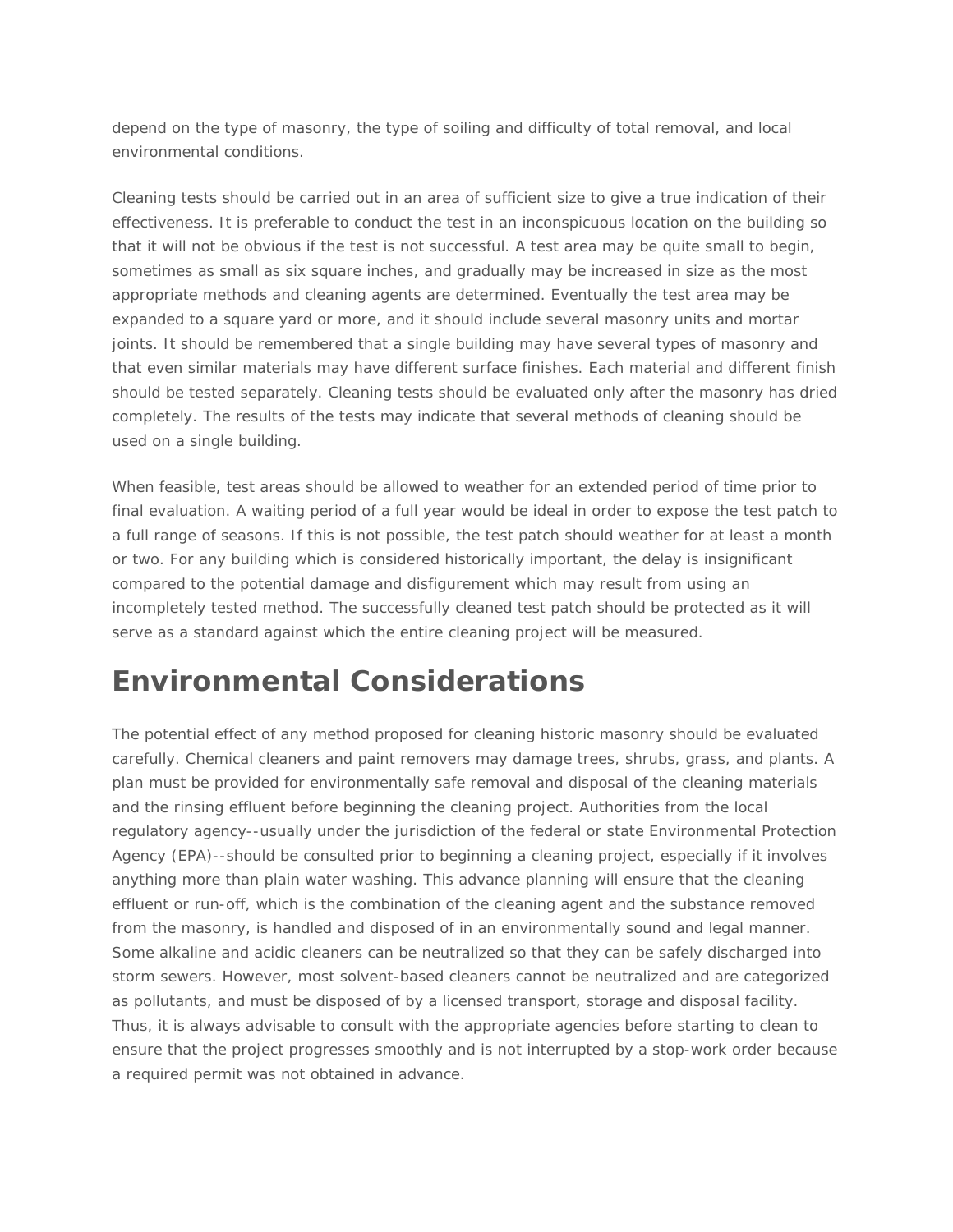Vinyl guttering or polyethylene-lined troughs placed around the perimeter of the base of the building can serve to catch chemical cleaning waste as it is rinsed off the building. This will reduce the amount of chemicals entering and polluting the soil, and also will keep the cleaning waste contained until it can be removed safely. Some patented cleaning systems have developed special equipment to facilitate the containment and later disposal of cleaning waste.

Concern over the release of volatile organic compounds (VOCs) into the air has resulted in the manufacture of new, more environmentally responsible cleaners and paint removers, while some materials traditionally used in cleaning may no longer be available for these same reasons. Other health and safety concerns have created additional cleaning challenges, such as lead paint removal, which is likely to require special removal and disposal techniques.



The lower floors of this historic brick and architectural terra-cotta building have been covered during chemical cleaning to protect pedestrians and vehicular traffic from potentially harmful overspray. Photo: NPS files.

Cleaning can also cause damage to non-masonry materials on a building, including glass, metal and wood. Thus, it is usually necessary to cover windows and doors, and other features that may be vulnerable to chemical cleaners. They should be covered with plastic or polyethylene, or a masking agent that is applied as a liquid which dries to form a thin protective film on glass, and is easily peeled off after the cleaning is finished. Wind drift, for example, can also damage other property by carrying cleaning chemicals onto nearby automobiles, resulting in etching of the glass or spotting of the paint finish. Similarly, airborne dust can enter surrounding buildings, and excess water can collect in nearby yards and basements.

### **Safety Considerations**

Possible health dangers of each method selected for the cleaning project must be considered before selecting a cleaning method to avoid harm to the cleaning applicators, and the necessary precautions must be taken. The precautions listed in Material Safety Data Sheets (MSDS) that are provided with chemical products should always be followed. Protective clothing, respirators,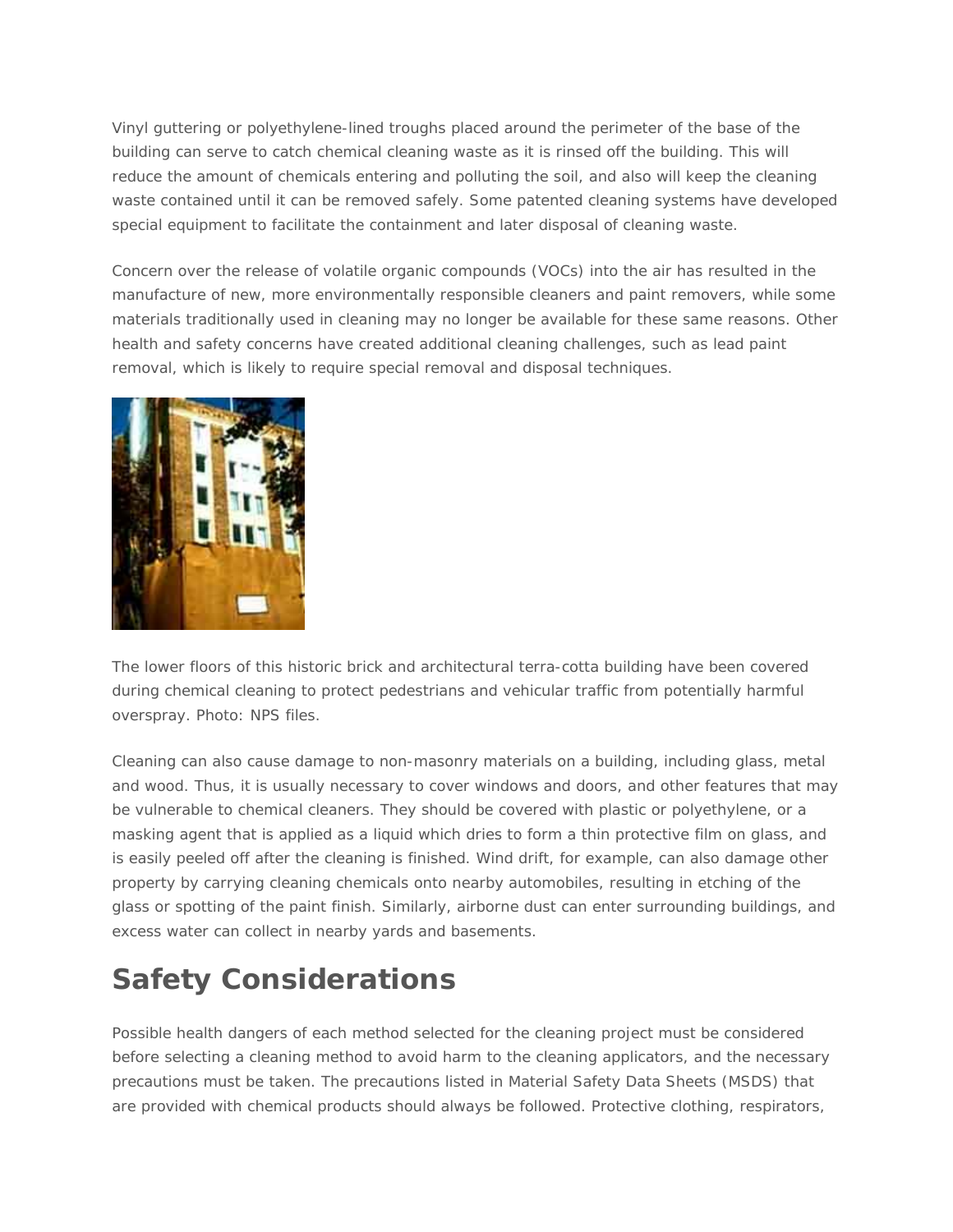hearing and face shields, and gloves must be provided to workers to be worn at all times. Acidic and alkaline chemical cleaners in both liquid and vapor forms can also cause serious injury to passers-by. It may be necessary to schedule cleaning at night or weekends if the building is located in a busy urban area to reduce the potential danger of chemical overspray to pedestrians. Cleaning during non-business hours will allow HVAC systems to be turned off and vents to be covered to prevent dangerous chemical fumes from entering the building which will also ensure the safety of the buildingís occupants. Abrasive and mechanical methods produce dust which can pose a serious health hazard, particularly if the abrasive or the masonry contains silica.

## **Water-Repellent Coatings and Waterproof Coatings**

To begin with, it is important to understand that waterproof coatings and water-repellent coatings are not the same. Although these terms are frequently interchanged and commonly confused with one another, they are completely different materials. **Water-repellent coatings**—often referred to incorrectly as "sealers", but which do not or should not "seal"—are intended to keep liquid water from penetrating the surface but to allow water vapor to enter and leave, or pass through, the surface of the masonry. Water-repellent coatings are generally transparent, or clear, although once applied some may darken or discolor certain types of masonry while others may give it a glossy or shiny appearance. **Waterproof coatings** seal the surface from liquid water and from water vapor. They are usually opaque, or pigmented, and include bituminous coatings and some elastomeric paints and coatings.

### **Water-Repellent Coatings**

Water-repellent coatings are formulated to be vapor permeable, or "breathable". They do not seal the surface completely to water vapor so it can enter the masonry wall as well as leave the wall. While the first water-repellent coatings to be developed were primarily acrylic or silicone resins in organic solvents, now most water-repellent coatings are water-based and formulated from modified siloxanes, silanes and other alkoxysilanes, or metallic stearates. While some of these products are shipped from the factory ready to use, other water-borne water repellents must be diluted at the job site. Unlike earlier water-repellent coatings which tended to form a "film" on the masonry surface, modern water-repellent coatings actually penetrate into the masonry substrate slightly and, generally, are almost invisible if properly applied to the masonry. They are also more vapor permeable than the old coatings, yet they still reduce the vapor permeability of the masonry. Once inside the wall, water vapor can condense at cold spots producing liquid water which, unlike water vapor, cannot escape through a water-repellent coating. The liquid water within the wall, whether from condensation, leaking gutters, or other sources, can cause considerable damage.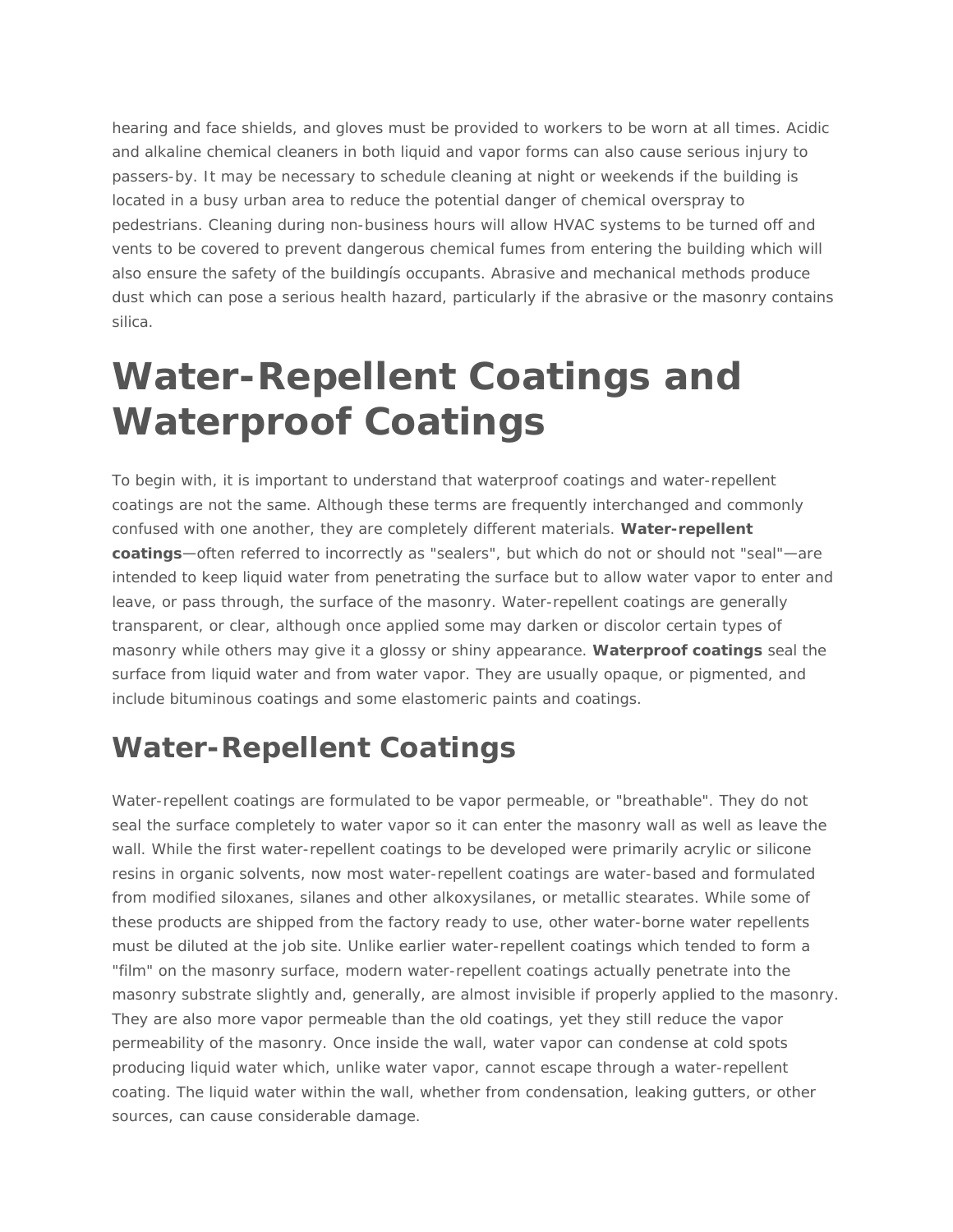

This clear coating has failed and is pulling off pieces of the stone as it peels. Photo: NPS files

Water-repellent coatings are not consolidants. Although modern water-repellents may penetrate slightly beneath the masonry surface, instead of just "sitting" on top of it, they do not perform the same function as a consolidant which is to "consolidate" and replace lost binder to strengthen deteriorating masonry. Even after many years of laboratory study and testing, few consolidants have proven very effective. The composition of fired products such as brick and architectural terra cotta, as well as many types of building stone, does not lend itself to consolidation.

Some modern water-repellent coatings which contain a binder intended to replace the natural binders in stone that have been lost through weathering and natural erosion are described in product literature as both a water repellent and a consolidant The fact that the newer waterrepellent coatings penetrate beneath the masonry surface instead of just forming a layer on top of the surface may indeed convey at least some consolidating properties to certain stones. However, a water-repellent coating cannot be considered a consolidant. In some instances, a water-repellent or "preservative" coating, if applied to already damaged or spalling stone, may form a surface crust which, if it fails, may exacerbate the deterioration by pulling off even more of the stone.

### **Is a Water-Repellent Treatment Necessary?**

Water-repellent coatings are frequently applied to historic masonry buildings for the wrong reason. They also are often applied without an understanding of what they are and what they are intended to do. And these coatings can be very difficult, if not impossible, to remove from the masonry if they fail or become discolored. Most importantly, the application of water-repellent coatings to historic masonry is usually unnecessary.

Most historic masonry buildings, unless they are painted, have survived for decades without a water-repellent coating and, thus, probably do not need one now. Water penetration to the interior of a masonry building is seldom due to porous masonry, but results from poor or deferred maintenance. Leaking roofs, clogged or deteriorated gutters and downspouts, missing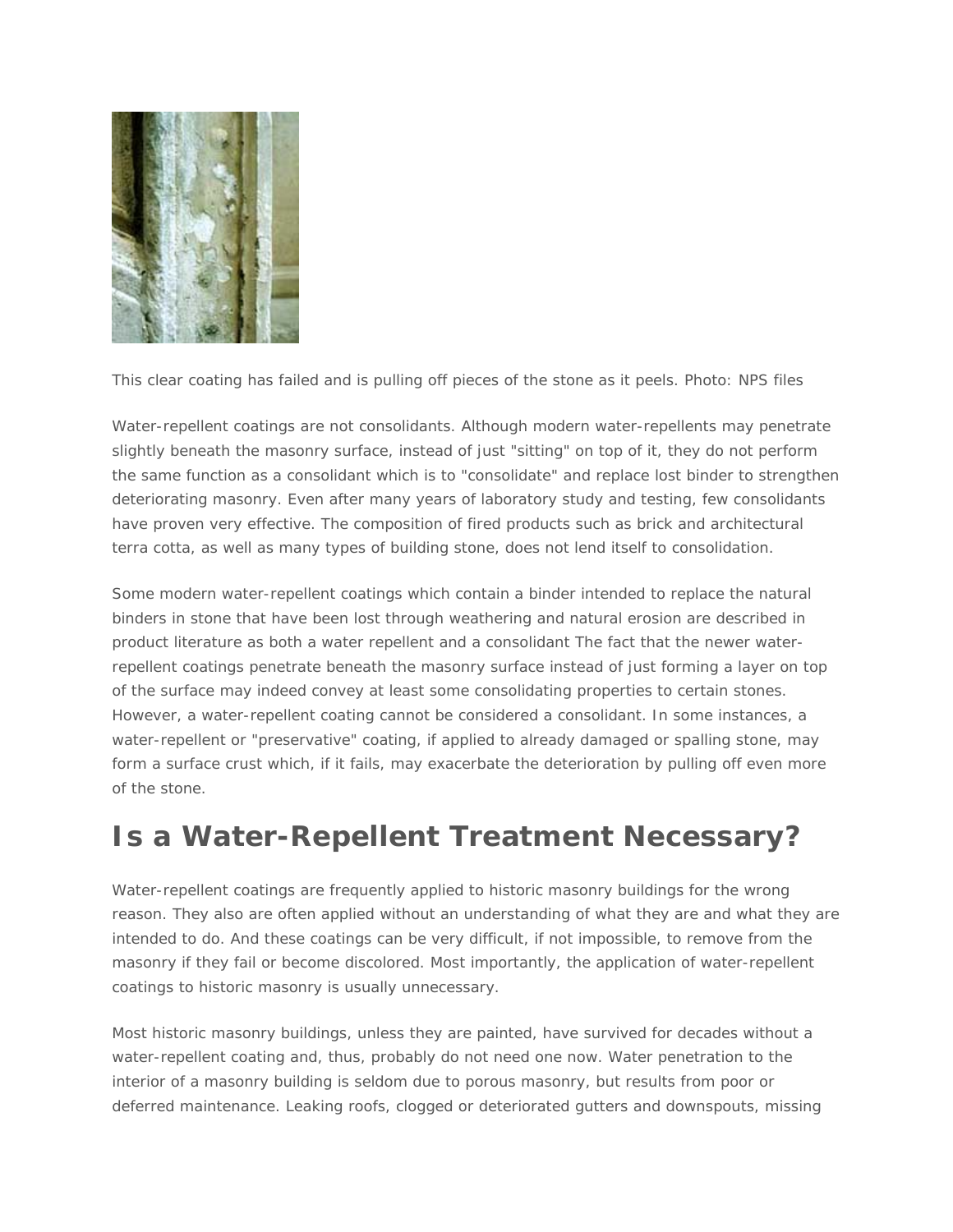mortar, or cracks and open joints around door and window openings are almost always the cause of moisture-related problems in a historic masonry building. **If historic masonry buildings are kept watertight and in good repair, water-repellent coatings should not be necessary**.

Rising damp (capillary moisture pulled up from the ground), or condensation can also be a source of excess moisture in masonry buildings. A water-repellent coating will not solve this problem either and, in fact, may be likely to exacerbate it. Furthermore, a water-repellent coating should never be applied to a damp wall. Moisture in the wall would reduce the ability of a coating to adhere to the masonry and to penetrate below the surface. But, if it did adhere, it would hold the moisture inside the masonry because, although a water-repellent coating is permeable to water vapor, liquid water cannot pass through it. In the case of rising damp, a coating may force the moisture to go even higher in the wall because it can slow down evaporation, and thereby retain the moisture in the wall.

Excessive moisture in masonry walls may carry waterborne soluble salts from the masonry units themselves or from the mortar through the walls. If the water is permitted to come to the surface, the salts may appear on the masonry surface as efflorescence (a whitish powder) upon evaporation. However, the salts can be potentially dangerous if they remain in the masonry and crystallize beneath the surface as subflorescence. Subflorescence eventually may cause the surface of the masonry to spall, particularly if a water-repellent coating has been applied which tends to reduce the flow of moisture out from the subsurface of the masonry. Although many of the newer water-repellent products are more breathable than their predecessors, they can be especially damaging if applied to masonry that contains salts, because they limit the flow of moisture through masonry.

### **When a Water-Repellent Coating May be Appropriate**

There are some instances when a water-repellent coating may be considered appropriate to use on a historic masonry building. Soft, incompletely fired brick from the 18th-and early-19th centuries may have become so porous that paint or some type of coating is needed to protect it from further deterioration or dissolution. When a masonry building has been neglected for a long period of time, necessary repairs may be required in order to make it watertight. If, following a reasonable period of time after the building has been made watertight and has dried out completely, moisture appears actually to be penetrating through the repointed and repaired masonry walls, then the application of a water-repellent coating may be considered in *selected areas only*. This decision should be made in consultation with an architectural conservator. And, if such a treatment is undertaken, it should not be applied to the entire exterior of the building.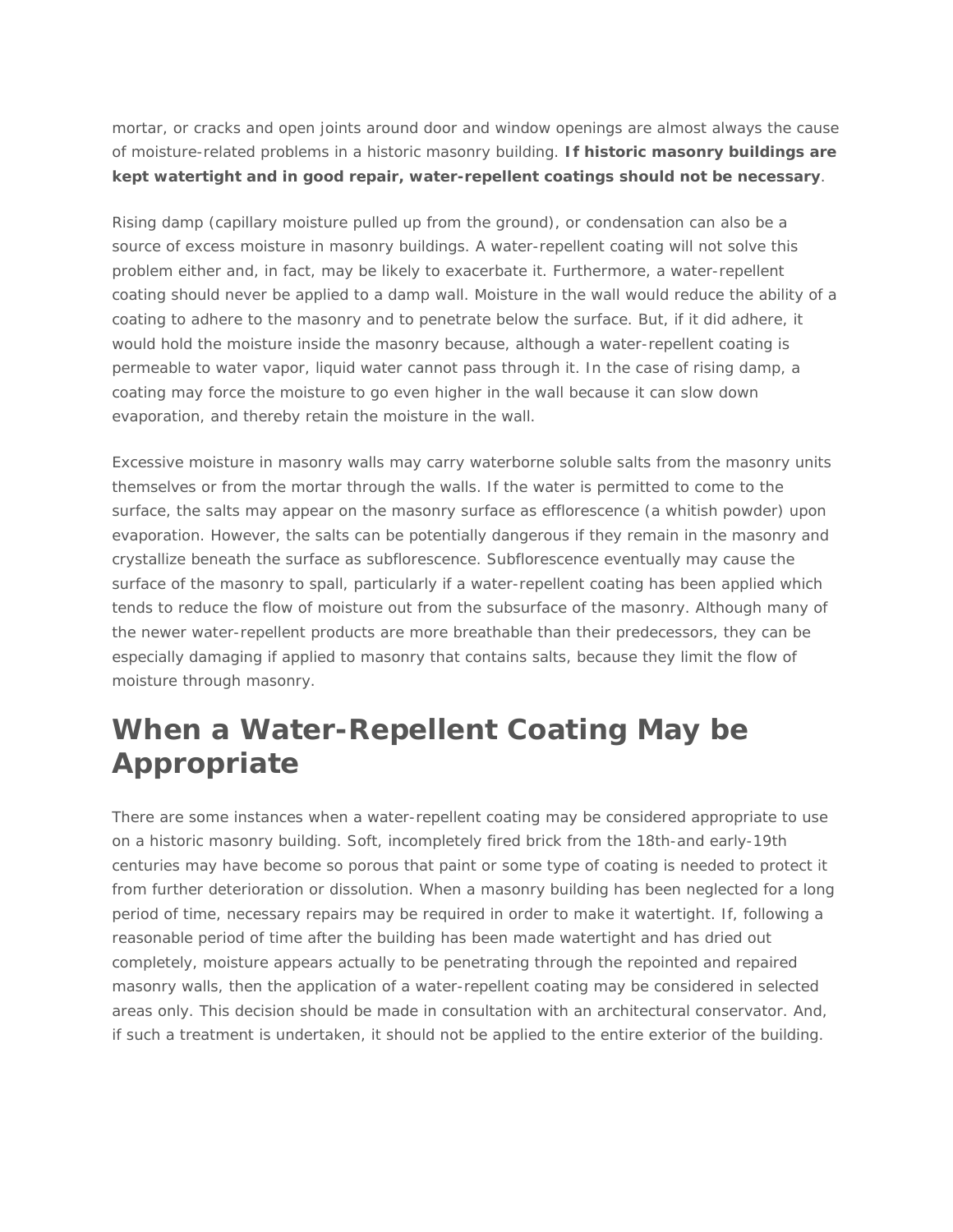

Improper cleaning methods may have been responsible for the formation of efflorescence on this brick. Photo: NPS files.

Anti-graffiti or barrier coatings are another type of clear coating—although barrier coatings can also be pigmented—that may be applied to exterior masonry, but they are not formulated primarily as water repellents. The purpose of these coatings is to make it harder for graffiti to stick to a masonry surface and, thus, easier to clean. But, like water-repellent coatings, in most cases the application of anti-graffiti coatings is generally not recommended for historic masonry buildings. These coatings are often quite shiny which can greatly alter the appearance of a historic masonry surface, and they are not always effective. Generally, other ways of discouraging graffiti, such as improved lighting, can be more effective than a coating. However, the application of anti-graffiti coatings may be appropriate in some instances on vulnerable areas of historic masonry buildings which are frequent targets of graffiti that are located in out-of-theway places where constant surveillance is not possible.

Some water-repellent coatings are recommended by product manufacturers as a means of keeping dirt and pollutants or biological growth from collecting on the surface of masonry buildings and, thus, reducing the need for frequent cleaning. While this at times may be true, in some cases a coating may actually retain dirt more than uncoated masonry. Generally, the application of a water-repellent coating is not recommended on a historic masonry building as a means of preventing biological growth. Some water-repellent coatings may actually encourage biological growth on a masonry wall. Biological growth on masonry buildings has traditionally been kept at bay through regularly-scheduled cleaning as part of a maintenance plan. Simple cleaning of the masonry with low-pressure water using a natural- or synthetic-bristled scrub brush can be very effective if done on a regular basis. Commercial products are also available which can be sprayed on masonry to remove biological growth.

#### **In most instances, a water-repellent coating is not necessary if a building is**

**watertight**. The application of a water-repellent coating is not a recommended treatment for historic masonry buildings unless there is a specific problem which it may help solve. If the problem occurs on only part of the building, it is best to treat only that area rather than an entire building. Extreme exposures such as parapets, for example, or portions of the building subject to driving rain can be treated more effectively and less expensively than the entire building. Water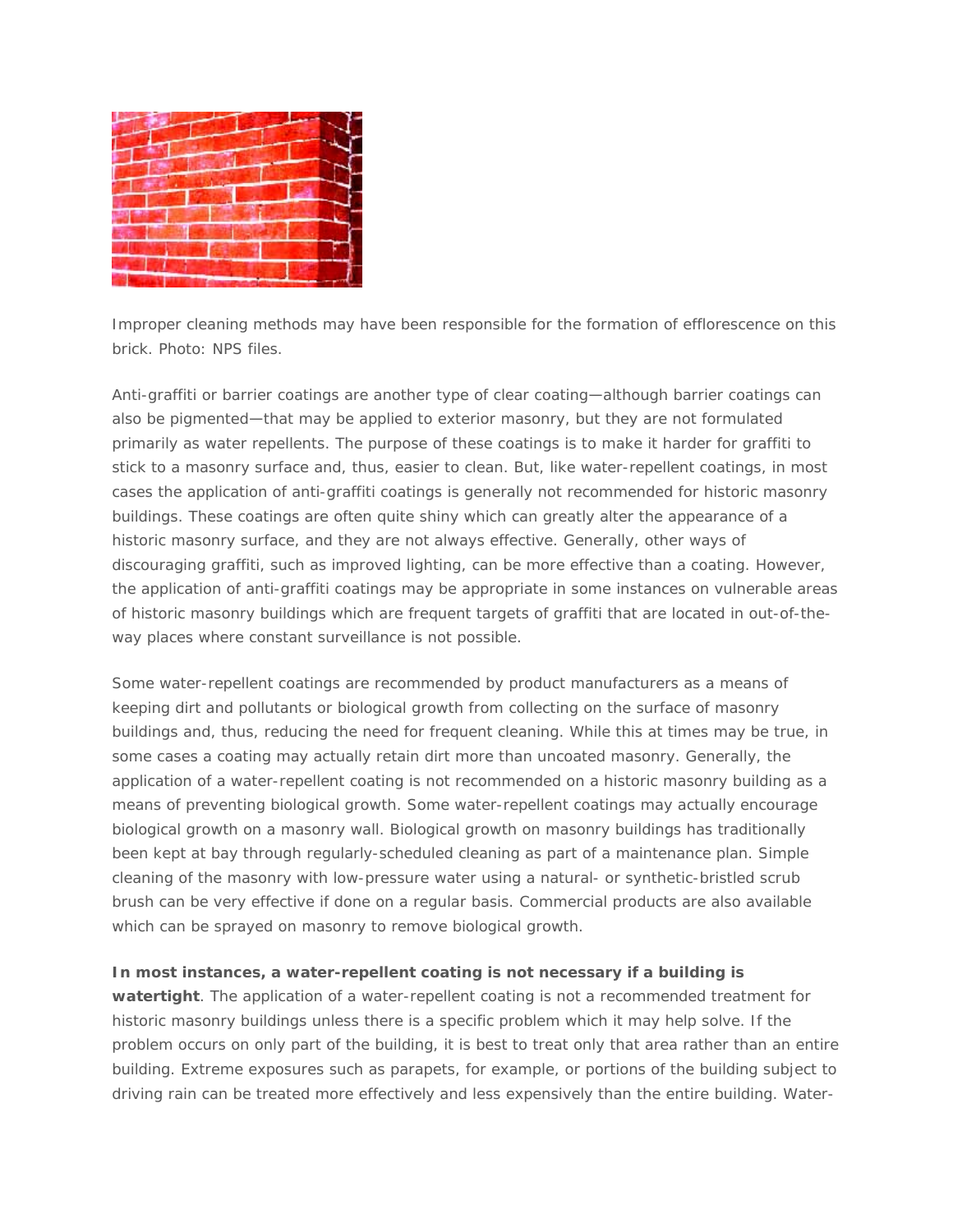repellent coatings are not permanent and must be reapplied periodically although, if they are truly invisible, it can be difficult to know when they are no longer providing the intended protection.

Testing a water-repellent coating by applying it in one small area may not be helpful in determining its suitability for the building because a limited test area does not allow an adequate evaluation of a treatment. Since water may enter and leave through the surrounding untreated areas, there is no way to tell if the coated test area is "breathable." But trying a coating in a small area may help to determine whether the coating is visible on the surface or if it will otherwise change the appearance of the masonry.

### **Waterproof Coatings**

In theory, waterproof coatings usually do not cause problems as long as they exclude all water from the masonry. If water does enter the wall from the ground or from the inside of a building, the coating can intensify the damage because the water will not be able to escape. During cold weather this water in the wall can freeze causing serious mechanical disruption, such as spalling.

In addition, the water eventually will get out by the path of least resistance. If this path is toward the interior, damage to interior finishes can result; if it is toward the exterior, it can lead to damage to the masonry caused by built-up water pressure.

**In most instances, waterproof coatings should not be applied to historic masonry**. The possible exception to this might be the application of a waterproof coating to below-grade exterior foundation walls as a last resort to stop water infiltration on interior basement walls. **Generally, however, waterproof coatings, which include** *elastomeric paints***, should almost never be applied above grade to historic masonry buildings**.

## **Summary and References**

A well-planned cleaning project is an essential step in preserving, rehabilitating or restoring a historic masonry building. Proper cleaning methods and coating treatments, when determined necessary for the preservation of the masonry, can enhance the aesthetic character as well as the structural stability of a historic building. Removing years of accumulated dirt, pollutant crusts, stains, graffiti or paint, if done with appropriate caution, can extend the life and longevity of the historic resource. Cleaning that is carelessly or insensitively prescribed or carried out by inexperienced workers can have the opposite of the intended effect. It may scar the masonry permanently, and may actually result in hastening deterioration by introducing harmful residual chemicals and salts into the masonry or causing surface loss. Using the wrong cleaning method or using the right method incorrectly, applying the wrong kind of coating or applying a coating that is not needed can result in serious damage, both physically and aesthetically, to a historic